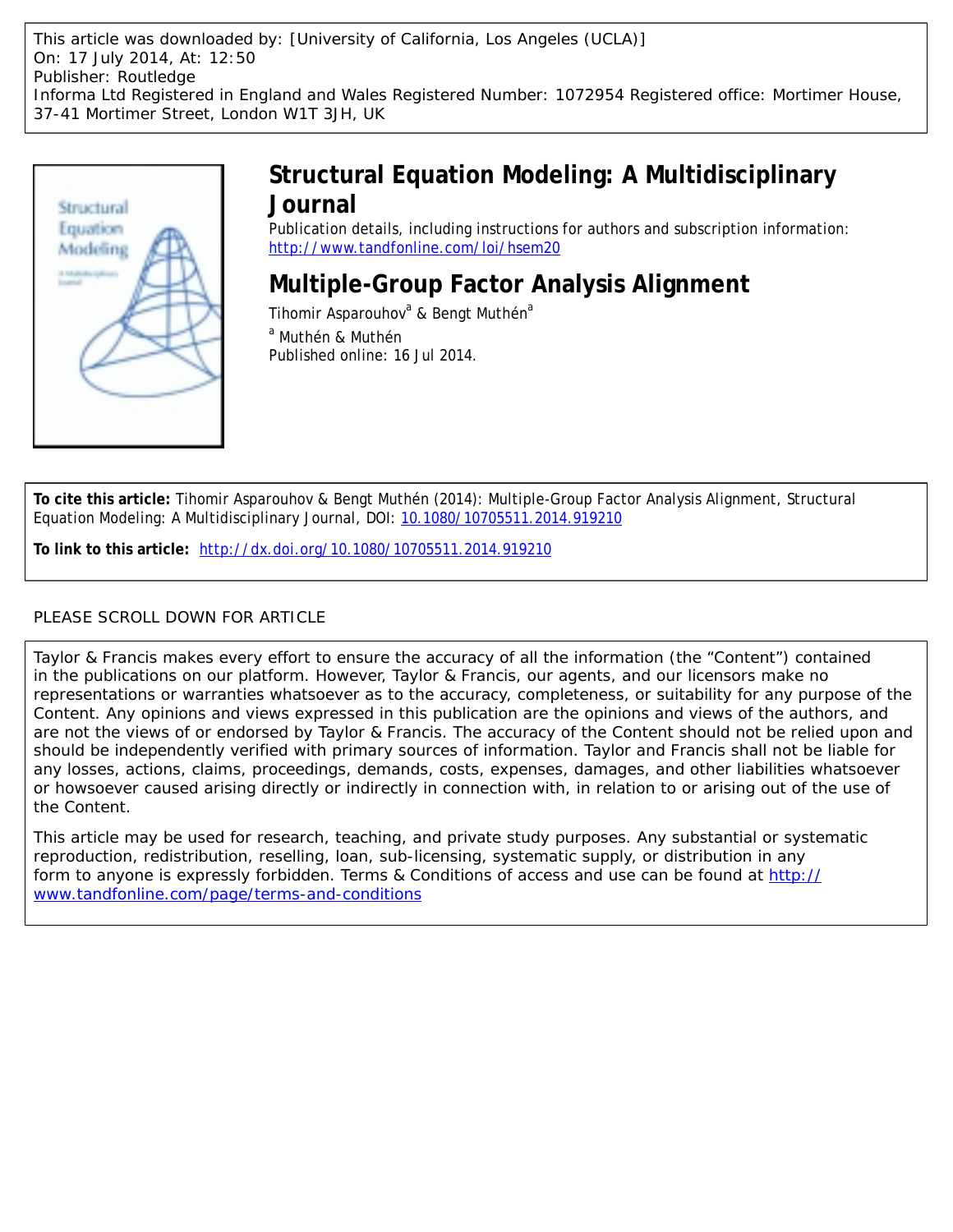

### Multiple-Group Factor Analysis Alignment

Tihomir Asparouhov and Bengt Muthén

*Muthén & Muthén*

This article presents a new method for multiple-group confirmatory factor analysis (CFA), referred to as the alignment method. The alignment method can be used to estimate group-specific factor means and variances without requiring exact measurement invariance. A strength of the method is the ability to conveniently estimate models for many groups. The method is a valuable alternative to the currently used multiple-group CFA methods for studying measurement invariance that require multiple manual model adjustments guided by modification indexes. Multiple-group CFA is not practical with many groups due to poor model fit of the scalar model and too many large modification indexes. In contrast, the alignment method is based on the configural model and essentially automates and greatly simplifies measurement invariance analysis. The method also provides a detailed account of parameter invariance for every model parameter in every group.

**Keywords**: measurement invariance, Mplus, multiple group factor analysis

Multiple-group confirmatory factor analysis (CFA) aims to compare latent variable means, variances, and covariances across groups while holding measurement parameters invariant. For factor means to be comparable, invariance of both factor loadings and measurement intercepts is required and is referred to as scalar invariance (see, e.g., Millsap, [2011\)](#page-13-0). A model with such strict invariance is often rejected. This is typically followed by the use of modification indexes (Sörbom, [1989\)](#page-13-1) to relax some of the invariance restrictions. Often, multiple-group applications involve the study of many groups based on surveys with a variety of aims: country comparisons of achievement such as Programme for International Student Assessment (PISA), Trends in International Mathematics and Science Study (TIMSS), and Progress in Literacy Study (PIRL); cross-cultural studies such as the International Social Survey Program (ISSP) and European Social Survey (ESS); and with research on organizations. With many groups, the usual multiple-group CFA approach is too cumbersome to be practical due to the many possible violations of invariance, and the modification index exploration could well lead to the wrong model due to the scalar model being far from the true model. Following is a typical example that illustrates the problem. We return to this example at the end of the article, using it to demonstrate the new approach that we propose.

Beierlein, Davidov, Schmidt, and Schwartz [\(2012\)](#page-13-2) analyzed data from the European Social Survey including 26 countries and 49,894 subjects with an average country sample size of 1,919. The latent variable constructs of tradition and conformity are measured by four items presented in portrait format, where the scale of the items is such that a high value represents a low level of tradition conformity. The item wording is shown in [Table 1.](#page-2-0)

The two constructs have been found to correlate highly and are here viewed as forming a single factor. Scalar invariance across the 26 countries for the one-factor model using maximum-likelihood estimation with a likelihoodratio  $\chi^2$  test of model fit results in very poor fit,  $\chi^2(202)$  = 8,654 ( $p = .000$ ). A large part of this poor fit is due to the large sample size of 49, 894, but other fit indexes also indicate very poor fit: root mean square error of approximation  $(RMSEA) = 0.148$ , comparative fit index  $(CFI) = 0.677$ . In addition, there are many large modification indexes: 83 in the range of 10 to 100, 15 in the range of 100 to 200, and 16 in the range of 200 to 457 (the largest value). The presence of so many large modification indexes implies that a long sequence of model modifications is needed to reach a model with acceptable fit and the search for a good model

Correspondence should be addressed to Bengt Muthén, Muthén & Muthén, 3462 Stoner Avenue, Los Angeles, CA 90066. E-mail: bmuthen@statmodel.com

Color versions of one or more figures in the article can be found online at www.taylorandfrancis.com/hsem.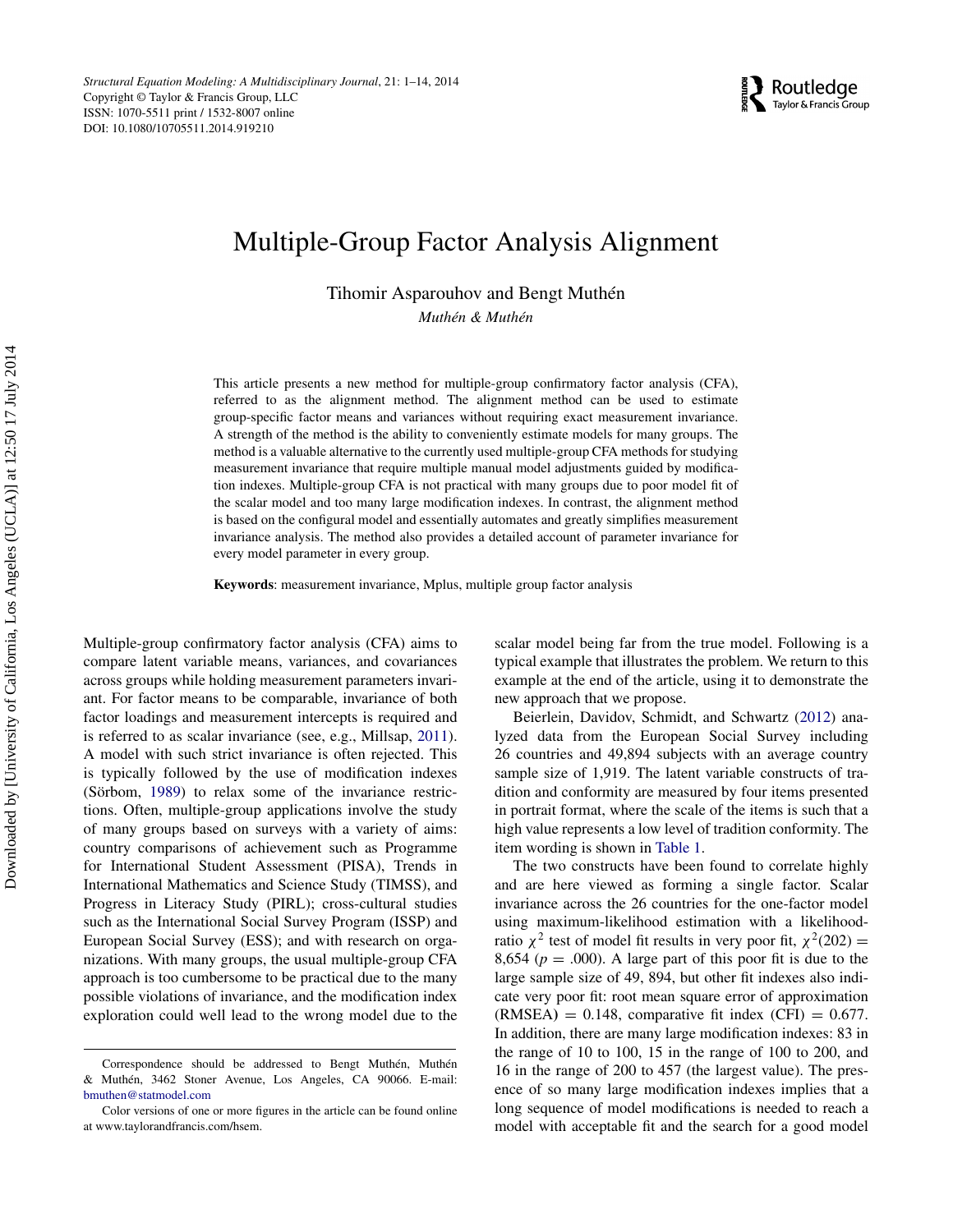| Tradition Conformity Items From the European Social Survey |                                                                                                                                                                                                                       |  |  |  |
|------------------------------------------------------------|-----------------------------------------------------------------------------------------------------------------------------------------------------------------------------------------------------------------------|--|--|--|
| Tradition<br>$(TR)$ :                                      | 9. It is important for him to be humble and modest. He<br>tries not to draw attention to himself (ipmodst).<br>20. Tradition is important to him. He tries to follow the                                              |  |  |  |
|                                                            | customs handed down by his religion or family<br>(imptrad).                                                                                                                                                           |  |  |  |
| Conformity<br>$(CO)$ :                                     | 7. He believes that people should do what they're told. He<br>thinks people should follow rules at all times, even<br>when no one is watching (ipfrule).<br>16. It is important for him to always behave properly. He |  |  |  |
|                                                            | wants to avoid doing anything people would say is<br>wrong (ipbhprp).                                                                                                                                                 |  |  |  |

TABLE 1

could easily lead to the wrong model. We conclude that multiple-group CFA fails due to too many necessary model modifications. This is a typical outcome when a scalar invariance model is applied to many groups. It is then impossible to compare factor means across the groups. A new method is needed. In this article we describe a radically different method: alignment optimization. The alignment can be based on maximum-likelihood or Bayes estimation.

The first section presents the alignment method and the following section discusses its implementation in a Bayesian framework. Next, ideas for the secondary goal of finding measurement parameters that are significantly noninvariant are presented. The following that section discusses Monte Carlo simulation studies using both maximum-likelihood and Bayesian analysis. The topic then returns to the application of tradition-conformity items measured in 26 countries before the article concludes.

#### ALIGNMENT

Consider the multiple-group factor analysis model

$$
y_{ips} = v_{pg} + \lambda_{pg} \eta_{ig} + \epsilon_{ips}, \qquad (1)
$$

where  $p = 1, \ldots, P$  and *P* is the number of observed indicator variables,  $g = 1, \ldots, G$  and *G* is the number of groups,  $i = 1, \ldots, N_g$  where  $N_g$  is the number of independent observations in group  $g$ ,  $\eta_{ig}$  is a latent variable, and we assume that  $\epsilon_{ips}\tilde{N}\left(0,\theta_{pg}\right), \eta_{ig}\tilde{N}\left(\alpha_g,\psi_g\right)$ .

In the scalar invariance model the intercepts  $v_{pg}$  and loading parameters  $\lambda_{pg}$  are held equal across groups, the factor mean in the first group is fixed to 0, and the factor variance in the first group is fixed to 1. As mentioned earlier, when the scalar model does not fit well, modification indexes are used to relax the measurement part of the model step by step, or one parameter at a time. One problem with this approach is that the model modifications are done manually and many models have to be estimated before a well-fitting model is found. Another problem is that among the many wellfitting models, the modification indexes approach does not <span id="page-2-0"></span>guarantee that the simplest, most interpretable model with the fewest noninvariant parameters is reached. Even with only three groups, the simplest path of model modification might not be obvious.

If we instead estimate the model where all intercepts and loadings are unconstrained, the factor means and factor variances cannot be identified and are typically fixed to 0 and 1, respectively. This model is referred to as the configural model. Because the factor means and variances are not identified in the configural model, the factors  $\eta$  are not comparable across groups and will be on a different scale in each group. It is not possible to compare factor scores across individuals from different groups and it is not possible to compare factor means across groups.

Here we describe an alignment approach that can estimate the model of Equation 1; that is, it does not assume measurement invariance and can estimate the factor mean and variance parameters in each group while discovering the most optimal measurement invariance pattern. The method incorporates a simplicity function similar to the rotation criteria used with exploratory factor analysis (EFA).

The proposed alignment approach can estimate all of the parameters  $v_{pg}$ ,  $\lambda_{pg}$ ,  $\alpha_g$ ,  $\psi_g$  by incorporating in the estimation the natural assumption that the number of noninvariant measurement parameters and the amount of measurement noninvariance can be held to a minimum. In the first step the alignment approach estimates the configural model where  $\alpha_g = 0$ ,  $\psi_g = 1$  for every *g* and all loading and intercept parameters are estimated as free and unequal. We call this model the base model M0. This is the best fitting model among all multiple-group factor analysis models as it has no across-group parameter restrictions. The final aligned model that we propose here has the same fit as the M0 model; that is, despite the fact that the aligned model attempts to minimize the amount of noninvariance, it does not compromise the fit. The relationship between M0 and the final aligned model parallels the relationship in EFA between the unrotated model (which has the best fit among all CFA models with a fixed number of factors) and the rotated model, which simplifies the loading matrix without compromising the fit of the model; that is, has the same fit as the unrotated model.

Denote the estimates of model M0 by  $v_{pg,0}$ , and  $\lambda_{pg,0}$ . The configural M0 model transforms the factor in each group to mean zero and variance one,

$$
\eta_{g0} = \left(\eta_g - \alpha_g\right) \bigg/ \sqrt{\psi_g},\tag{2}
$$

so that the variance and the mean of indicators can be reexpressed as

$$
V(y_{pg}) = \lambda_{pg}^2 \psi_g = \lambda_{pg,0}^2,
$$
 (3)

$$
E(y_{pg}) = v_{pg} + \lambda_{pg} \alpha_g = v_{pg,0},\tag{4}
$$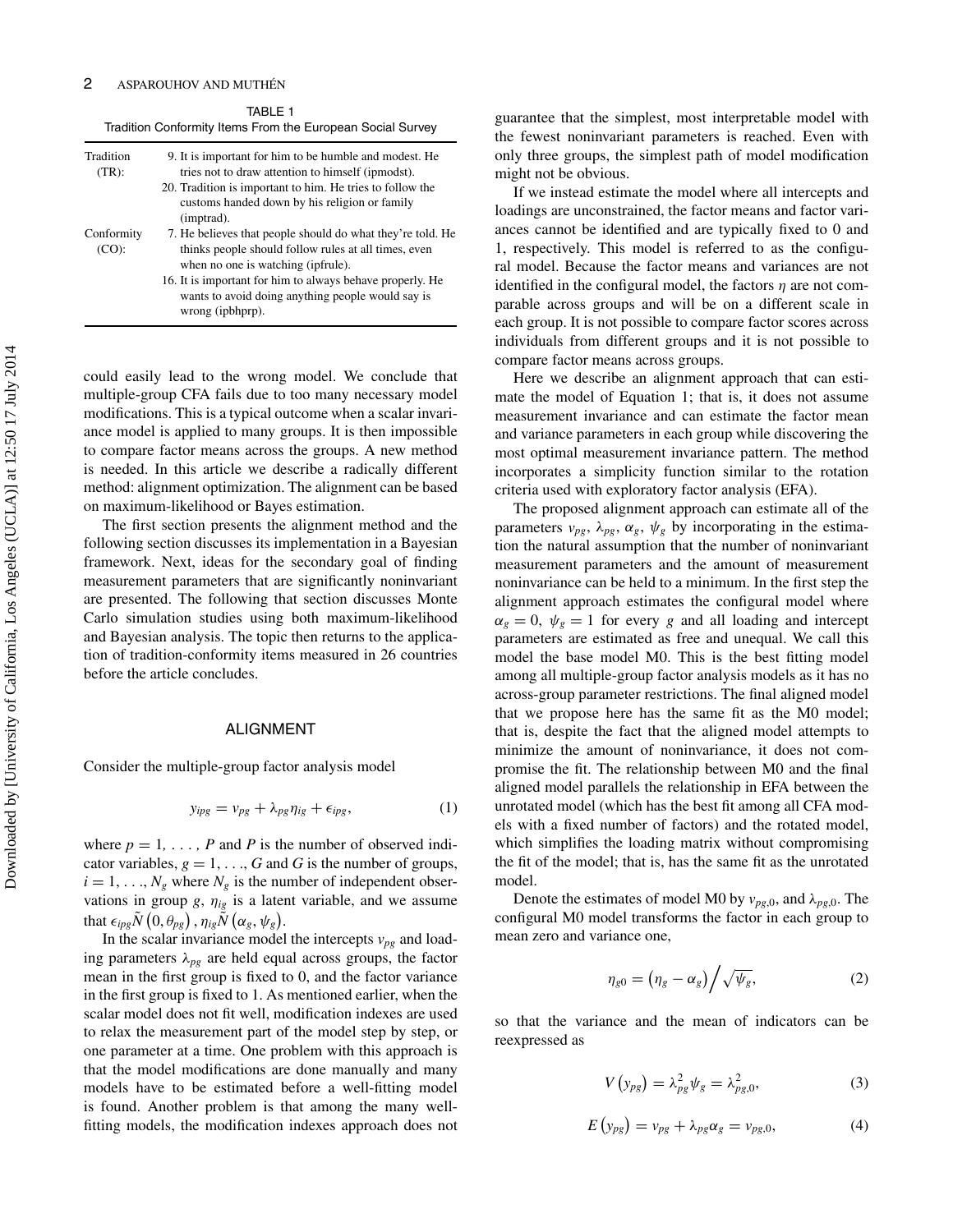$$
\lambda_{pg,0} = \lambda_{pg} \sqrt{\psi_g},\tag{5}
$$

$$
v_{pg,0} = v_{pg} + \frac{\lambda_{pg,0}}{\sqrt{\psi_g}} \alpha_g.
$$
 (6)

For every set of parameters  $\alpha_g$  and  $\psi_g$  there are intercept and loading parameters  $v_{pg}$  and  $\lambda_{pg}$  that yield the same likelihood as the configural model. It follows from Equations 5 and 6 that these parameters can be obtained as

$$
\lambda_{pg,1} = \frac{\lambda_{pg,0}}{\sqrt{\psi_g}},\tag{7}
$$

$$
v_{pg,1} = v_{pg,0} - \alpha_g \frac{\lambda_{pg,0}}{\sqrt{\psi_g}}.\tag{8}
$$

We want to choose  $\alpha_g$  and  $\psi_g$  so that we minimize the amount of measurement noninvariance. To formalize this we minimize with respect to  $\alpha_g$  and  $\psi_g$  the total loss/simplicity function  $F$  that accumulates the total measurement noninvariance

$$
F = \sum_{p} \sum_{g_1 < g_2} w_{g_1, g_2} f\left(\lambda_{pg_1, 1} - \lambda_{pg_2, 1}\right) + \sum_{p} \sum_{g_1 < g_2} w_{g_1, g_2} f\left(v_{pg_1, 1} - v_{pg_2, 1}\right). \tag{9}
$$

The function *F* implies that for every pair of groups and every intercept and loading parameter we add to the total loss function the difference between the parameters scaled via the component loss function (CLF) *f* . CLF has been used in EFA (see, e.g., Jennrich, [2006\)](#page-13-3) and it is used similarly here. One good choice for the CLF is

$$
f(x) = \sqrt{\sqrt{x^2 + \epsilon}}
$$

where  $\epsilon$  is a small number such as 0.01. The function is approximately equal to  $\sqrt{|x|}$ . It is exactly equal to  $\sqrt{|x|}$  when the small number  $\epsilon$  is set to 0. We use a positive  $\epsilon$  so that we get a CLF that has a continuous first derivative, which makes the optimization of the total loss function  $F$  easier than if we use a CLF that has no continuous first derivative. This is because most optimization routines rely on continuous first derivatives. The choice of  $f(x) = \sqrt{|x|}$  leads to no loss, if  $x = 0$ . If  $x < 1$  the loss is amplified; that is,  $f(x) > x$ . If  $x > 1$ the loss is attenuated; that is,  $f(x) < x$ . Thus the total loss function *F* will be minimized at a solution where there are a few large noninvariant measurement parameters and many approximately invariant measurement parameters rather than many medium-sized noninvariant measurement parameters. This is similar to the fact that EFA rotation functions aim for either large or small loadings, but not midsized loadings.

The weight factor  $w_{g_1,g_2}$  in *F* is set to reflect the group size and the amount of certainty we have in the group estimates for a particular group. We use

$$
w_{g_1,g_2} = \sqrt{N_{g_1} N_{g_2}}.
$$

With this weight factor, bigger groups will contribute more to the total loss function than smaller groups.

Minimizing the total loss function will generally identify the parameters  $\alpha_g$  and  $\psi_g$  in all groups except the first group. To identify the parameters in the first group we use the parameter constraints

$$
\psi_1 \times \ldots \times \psi_g = 1. \tag{10}
$$

We also set  $\alpha_1 = 0$ , although this second constraint is generally not needed and in fact it might itself lead to biased parameter estimates. In principle the alignment optimization can identify  $2G - 1$  of the parameters  $\alpha_g$  and  $\psi_g$ , and the last parameter is identified through Equation 10. The two alignment optimizations are are referred to as FIXED and FREE. The FIXED alignment optimization assumes that  $\alpha_1 = 0$ . The FREE alignment optimization estimates  $\alpha_1$  as an additional parameter. Later on we illustrate with simulation studies the advantages and the disadvantages of the two different alignment methods. The parameters can also be standardized so that the factor metric is set in Group 1; that is,  $\psi_1 = 1$  $\psi_1 = 1$  $\psi_1 = 1$ .<sup>1</sup> In addition, the alignment optimization is conducted after the observed variables are standardized over the entire population so that all variables are on the same scale and the loss functions between the different indicator variables are comparable. Once the parameters  $\alpha_g$  and  $\psi_g$ are obtained via the alignment optimization the loading and intercept parameters are obtained via Equations 7 and 8.

Minimizing the simplicity function *F* might be complicated due to multiple local optima and many random starting values should be used to ensure that the global minimum is obtained[.2](#page-3-1) In many practical applications many local optima could be found. Often those local optima yield fit function values that are close to the global optimum fit function value and then typically the local optimum aligned parameters differ only slightly from the global optimum aligned parameters.

The standard errors for the aligned parameters can be computed using the delta method. The total loss function *F* has 2*G* — 1 independent parameters. The derivatives of

<sup>&</sup>lt;sup>1</sup>In fact in M*plus* by default the parameters are indeed reported in that metric, however, the alignment optimization is carried out using Equation 10 to ensure full symmetry between the different groups.

<span id="page-3-1"></span><span id="page-3-0"></span><sup>2</sup>By default M*plus* uses 30 random starting values; however, more random starting values should be used if the global minimum is not replicated at least twice. M*plus* will print a warning if this is the case. The technical 8 output can be used to see the fit function values obtained with the different random starting values. Note however that in the technical 8 output, M*plus* uses — F instead of *F* as it maximizes the opposite of the fit function.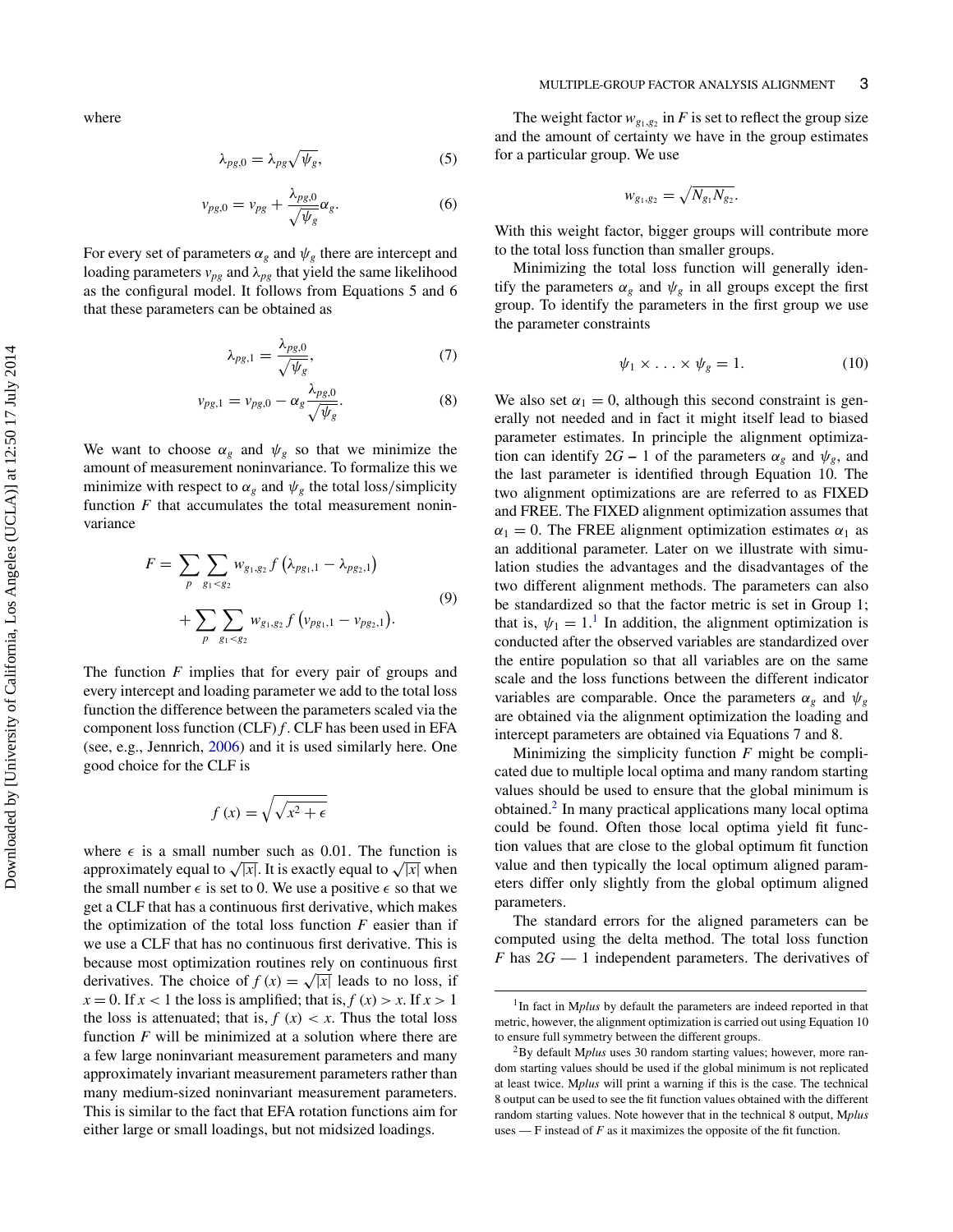*F* with respect to those parameters yield identifying equations for  $\alpha_g$  and  $\psi_g$ . Those equations can be solved implicitly for  $\alpha_g$  and  $\psi_g$  in terms of  $\lambda_{pg,0}$  and  $\nu_{pg,0}$  and using the asymptotic distribution for the parameter estimates of the configural model and these implicit equations one can obtain the asymptotic distribution of the aligned parameters. The technical details are given in the Appendix.

The reason for the choice of the term alignment for this new method is illustrated in [Figure 1.](#page-4-0) Consider groupinvariant intercepts and loadings for 10 items and two groups with factor means 0 and –1 and factor variances 1 and 2. The configural model of the first step of alignment fixes the factor means and variances to 0 and 1, respectively, in both groups. The formulas of Equations 5 and 6 show how the configural parameters, using the zero subscript, relate to the original parameters through the original factor means and variances. The plot at the top shows the configural intercept parameters that, due to group differences in factor means and variances, are not equal across the two groups despite the perfect measurement invariance of the original parameters. The plot at the bottom shows the invariance across groups of the original parameters where the correct factor means and variances have been taken into account. Going from the top to the bottom plot, the intercept parameters have been aligned.

<span id="page-4-0"></span>

Unaligned: Configural model (mean=0, variance=1 in both groups)



Aligned: Taking into account the group differences in means and variances

FIGURE 1 Unaligned and aligned intercept parameters.

The preceding discussion focuses on CFA models where an indicator loads on only one factor so that cases with multiple factors are aligned one factor at a time. Other current limitations that can be relaxed with further research include having covariates and using a full structural equation model.

#### BAYESIAN ESTIMATION

Two types of Bayesian alignment estimation methods are considered, the configural and the BSEM (Bayesian structural equation modeling; Muthén & Asparouhov, 2012) methods. Both methods first estimate a base model M0 using Markov Chain Monte Carlo (MCMC) methodology (see, e.g., Asparouhov & Muthén, [2010,](#page-13-4) and references therein). The difference between the two methods is in the model M0. For the configural method the model M0 is simply the configural model where all factor means are fixed to 0 and all factor variances are fixed to 1. The loading and intercept parameters are estimated as free and unequal parameters using noninformative priors. For the BSEM method the M0 model is a model where all measurement intercepts and loadings are held approximately equal or invariant across groups by specifying highly correlated priors (see Section [4](#page-6-0) in Muthén & Asparouhov, [2013a\)](#page-13-5), and the factor means and variances are estimated as free parameters in all but the first group. In the first group the factor variance is fixed to 1 and the factor mean is estimated if the FREE alignment is used and it is fixed to 0 if the FIXED alignment is used.

After the M0 model is estimated, the second half of the generated MCMC sequence is used to form the posterior distribution of the unaligned configural parameter estimates. That is, if the M0 model is the configural model we simply use the estimated posterior distribution of the M0 estimates. If the M0 model is the BSEM model we compute the posterior distribution for the configural loadings and intercepts parameters using the following formulas:

$$
\lambda_{pg,0} = \lambda_{pg,1} \sqrt{\psi_g},\tag{11}
$$

$$
\nu_{pg,0} = \nu_{pg,1} + \alpha_g \lambda_{pg,1},\tag{12}
$$

where  $\lambda_{pg,0}$  and  $\nu_{pg,0}$  are the configural loadings and intercepts and  $\alpha_g$ ,  $\psi_g$ ,  $\lambda_{pg,1}$ , and  $\nu_{pg,1}$  are the BSEM parameters. Using the BSEM parameters in each MCMC iteration we apply Equations 11 and 12 to obtain the configural loadings and intercepts for each MCMC iteration. We then use these values to form the posterior distribution for the configural intercept and loadings.

In a final step we obtain the posterior distribution of the aligned parameter estimates by minimizing the simplicity function (Equation 9) in each MCMC iteration. In other words, using the configural intercept and loadings values in each MCMC iteration we minimize the simplicity function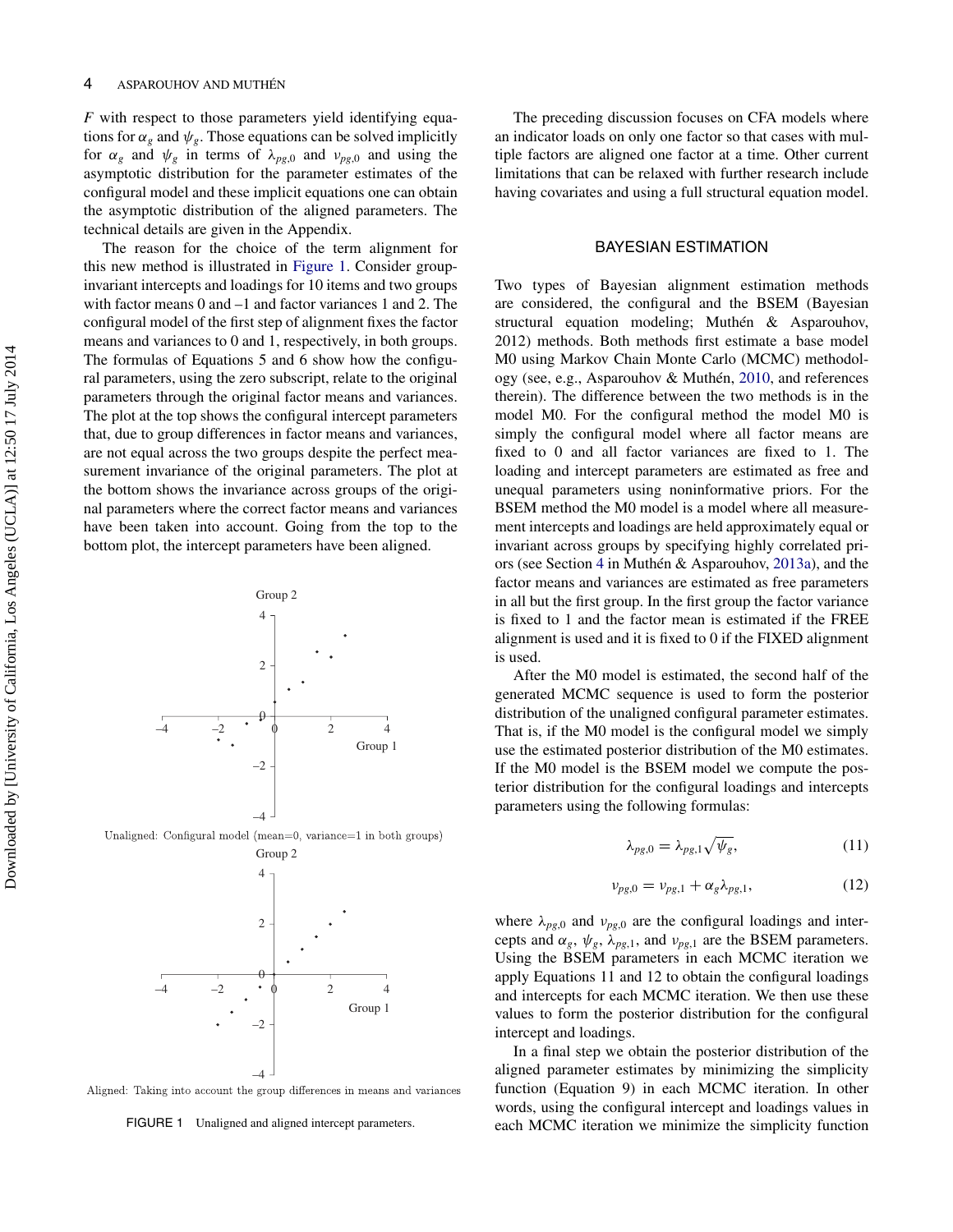(Equation 9) to obtain aligned estimates in each MCMC iteration. The aligned values from all MCMC iterations are then used to estimate the aligned posterior distribution as well as the point estimates and the standard errors for the aligned parameters. To avoid problems with multiple local optima the aligned parameter values in one MCMC iteration are used as starting values for the next iteration. These starting values are usually quite good because the change in the configural estimates is somewhat gradual and thus the difference between the aligned values in consecutive MCMC iterations is not big.

One advantage of the Bayesian alignment estimation over the maximum-likelihood alignment estimation is that it can provide a more flexible model and a better fitting model due to the fact that it is based on the BSEM model. A multiplegroup factor analysis model assuming configural invariance might not fit the data well In that case, using BSEM with small residual covariances among the indicator variables as suggested in Muthén and Asparouhov (2012) might improve the model fit. In this way, the Baysian alignment model based on BSEM can have a better model fit than the maximumlikelihood estimated multiple-group factor model.

The advantage of the BSEM model with the alignment estimation over the BSEM model without the alignment estimation is that it improves interpretability. The alignment estimates are obtained by minimizing the number of noninvariance items, whereas the BSEM estimates are obtained by minimizing the variability of the estimates across groups. The alignment estimates will be simpler to interpret as fewer noninvariant parameters will be found.

Another advantage of the BSEM alignment estimation is that it can be used to resolve estimation problems within individual groups where there is an insufficient amount of data or another data-related estimation problem arises. By holding the measurement parameters approximately equal across groups while allowing the group-specific factor means and variances to be estimated, we can stabilize the estimation by essentially incorporating a limited amount of information from other groups into the group-specific estimation.

#### INVARIANCE ANALYSIS

The primary goal of the alignment is to provide a comparison of factor means and factor variances across groups while allowing for approximate measurement invariance. As a by-product, information about the degree of measurement invariance can also be provided. After the alignment estimation is completed, a detailed analysis can be done to determine which measurement parameters are approximately invariant and which are not. The approach taken here is an ad-hoc procedure. Other ad-hoc procedures might work equally well. Here we do not provide a theoretical justification, rather, we provide details on the postestimation algorithm that is used to determine invariance. This procedure works very well with simulated data, where the invariance and the noninvariant parameters are known by design. Thus we expect the procedure to work well in practical applications as well. Later we describe the details of the algorithm implemented in M*plus* Version 7.11.

The idea behind the algorithm is as follows. For each measurement parameter the largest invariant set of groups is found where for each group in the invariant set of groups the measurement parameter in that group is not statistically significant from the average value for that parameter across all groups in the invariant set. For each group not in the invariant set the parameter is statistically significantly different from that average. The algorithm is based on multiple pairwise comparison; that is, multiple testing is done and to avoid false noninvariance discovery we use smaller *p* values than the nominal .05.

The first step in the algorithm is to determine a starting set of invariant groups. We conduct a pairwise test for each pair of groups and we "connect" two groups if the *p* value obtained by the pairwise comparison test is bigger than .01. Next we determine the largest connected set for that parameter. This will be the starting set of groups. The starting set will be modified using the following procedure. First the average parameter is computed using the current invariance set. Then for each group a test of significance is conducted to compare the parameter value for each group with the current average. If the *p* value is above .001, the group is added to the invariant set; if it is below that value, the group is removed from the invariance set. We then repeat that process until the invariant set stabilizes and no groups are added or removed from the invariance set. Additional rules are added to guarantee that the process indeed stabilizes. This procedure is based on the delta method when the maximum-likelihood estimation is used and with the Bayesian estimation the testing is done using the posterior distribution for the test statistic. With the Bayesian estimation it is recommended that a longer MCMC sequence is run so that small *p* values are more accurately estimated. Typically 1,000 MCMC iterations will be sufficient. This procedure uses small *p* values as cutoff values and thus it is important to accurately estimate small *p* values.<sup>[3](#page-5-0)</sup>

Invariance analysis can be done not just for the individual parameters but also for the factor indicator variables. Such an analysis is useful to identify the most invariant variable and use that as an anchor item in a multiple-group CFA, or to identify the most noninvariant variables, which can then be revised or removed from the measurement instrument. The contribution to the simplicity function (Equation 9) from each variable can be isolated and reflects the level of

<span id="page-5-0"></span><sup>&</sup>lt;sup>3</sup>More details on the invariance analysis and various pairwise comparisons can be obtained in M*plus* using the ALIGN option of the OUTPUT command.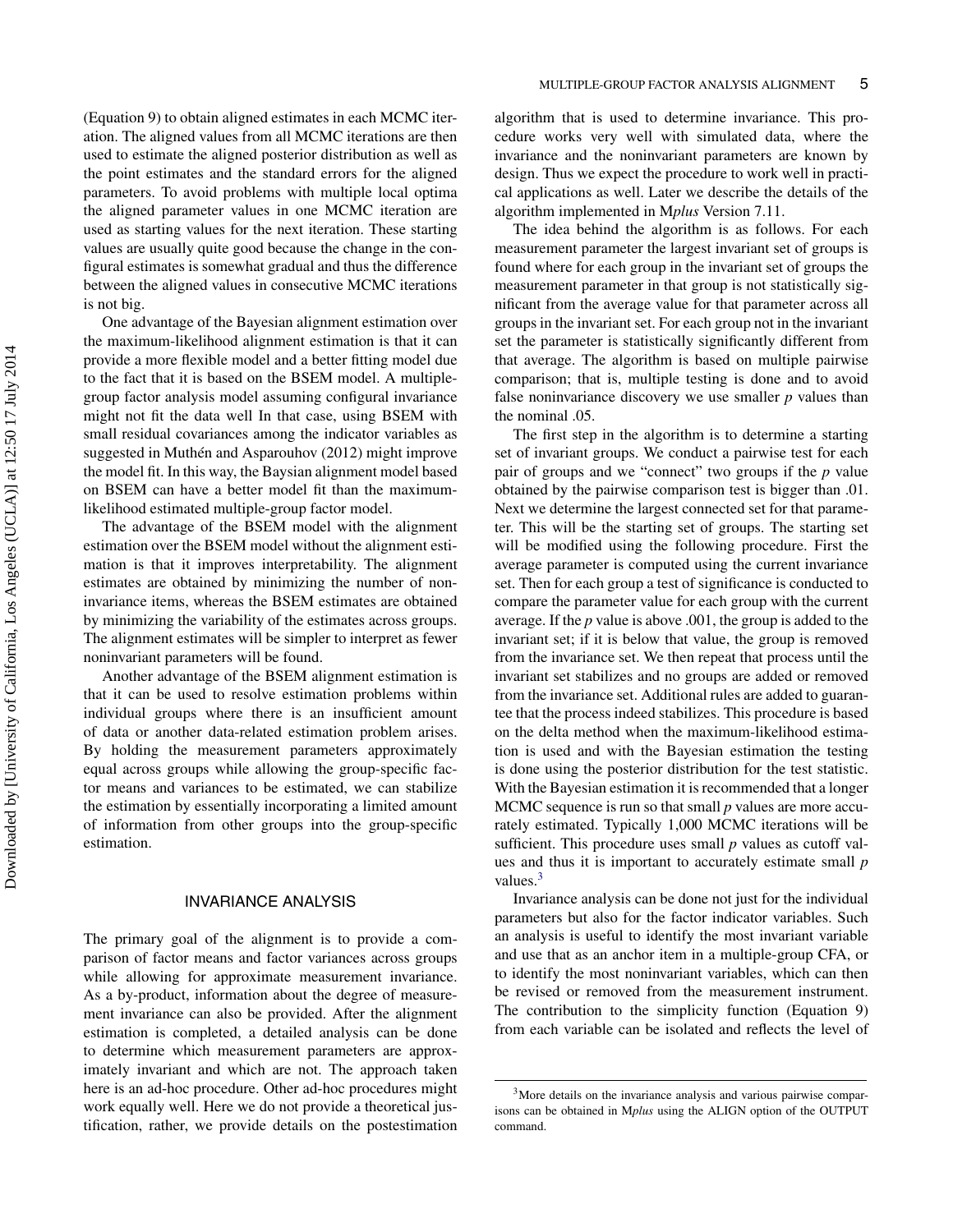noninvariance for the variable. The smaller the contribution is, the more invariant the variables are. These values add up to the total optimized simplicity function value.<sup>4</sup>

An  $R^2$  measure for each measurement parameter gives the parameter variation across groups in the configural model that is explained by variation in the factor mean and factor variance across groups. For intercepts and loadings the formulas are

$$
R_{intercept}^{2} = 1 - V(v_0 - v - \alpha_g \lambda) / V(v_0), \qquad (13)
$$

$$
R_{loading}^2 = 1 - V\left(\lambda_0 - \sqrt{\psi_g}\lambda\right) / V\left(\lambda_0\right),\tag{14}
$$

where  $\nu$  is the average aligned intercept and  $\lambda$  is the average aligned loading. The  $R^2$  measure gives a useful notion of the degree of noninvariance that can be absorbed by group-varying factor means and variances. A value close to 1 implies a high degree of invariance and a value close to 0 a low degree of invariance.

#### MONTE CARLO SIMULATIONS

In this section we study the quality of the alignment estimation methods. Simulation Study 1 considers the bias and coverage with the maximum-likelihood estimation, Simulation Study 2 considers the parameter sampling variability using the maximum-likelihood and the Bayes estimation methods, and Simulation Study 3 compares the FIXED and FREE alignment approaches. A further simulation study is presented later, based on the earlier analysis of the traditionconformity data. Whereas these simulations focus on bias and coverage of each parameter in the model, Muthén and Asparouhov [\(2013b\)](#page-13-6) discussed simulations where instead a more relaxed performance measure is used based on the correlation between the population factor means and variances and the corresponding estimated values. Such a performance measure focuses on the key aim of the alignment, namely the ordering of the groups with respect to factor means and variances.

#### Simulation Study 1: Bias and Coverage Using Maximum Likelihood

In this section we describe a basic simulation study that provides an overview of the quality of the aligned estimation. We generate data using a one-factor model with *G* groups each of size *N*. The factor is measured by five indicator variables. We generate data so that in each group there is

one noninvariant intercept parameter and one noninvariant loading parameter. In all groups the invariant loadings and the residual variances of the indicator variables are set to 1 and the invariant intercepts of the indicator variables are set to 0. For simplicity there are three different types of groups in this simulation. In Group 1 the distribution of the factor is  $N(0,1)$ , in Group 2 the distribution is  $N(0.3,1.5)$ , and in Group 3 the distribution is *N*(1,1.2). The remaining groups use the same parameter values as the first three groups: Group 4 uses the same parameters as Group 1, Group 5 uses the same parameters as Group 2, and so on. The noninvariant parameters in Group 1 are  $v_5 = 0.5$  and  $\lambda_3 = 1.4$ . The noninvariant parameters in Group 2 are  $v_1 = -0.5$  and  $\lambda_5 = 0.5$ . The noninvariant parameters in Group 3 are  $v_2 = 0.5$ and  $\lambda_4 = 0.3$ .

<span id="page-6-0"></span>To illustrate the effect different features have on the alignment estimation, we vary the number of groups *G*, the number of observations in each group  $N$ , the alignment estimation method (FREE vs. FIXED), and the degree of noninvariance. The difference between these two methods is in the way the first group factor intercept  $\alpha_1$  is treated. With the FIXED alignment the parameter  $\alpha_1$  is fixed to 0 and with the FREE alignment that parameter is estimated as a free parameter. We use within-group sample size  $N = 100$  or  $N = 1,000$  and we use four different numbers of groups: 2, 3, 15, and 60. In this simulation the factor mean and variance in the first group are 0 and 1 and thus the default metric is the same as the metric used to generate the data. Therefore we expect the estimated results to match the generated values.

We also vary the percentage of noninvariance among the intercept and loading parameters. The generation scheme previously described has  $I = 20\%$  noninvariance because one out of five intercepts and one out of five loadings are noninvariant. To obtain different levels of noninvariance we modify the generation scheme as follows. To obtain  $I =$ 0% we replace all the noninvariant values with invariant values and to obtain  $I = 10\%$  we remove the noninvariant loading parameter from each odd-numbered group and we remove the noninvariant intercept parameter from each even-numbered group. Note here that this concerns only the data generation; the estimated model is the same regardless of the level of noninvariance *I*, so the estimated model includes for each group free and unequal loadings, intercepts, and residual variance, as well as factor means and variances, with the exception of the first group, where the factor variance is fixed to 1 and possibly the factor mean is fixed to 0. The total number of estimated parameters is  $(3 \cdot P + 2) \cdot G - 1$  for the FREE alignment model and  $(3 \cdot P + 2) \cdot G - 2$  for the FIXED alignment model. In our example with  $P = 5$  indicators and with 60 groups, this amounts to 1,019 parameters.

Using the FIXED and FREE options, respectively, [Tables 2](#page-7-0) and [3](#page-7-1) report the results for six parameters that are typical representatives for the rest of the model parameters.

<span id="page-6-1"></span><sup>4</sup>M*plus* reports the contribution separately for the intercept and the loading component for each variable. Simplicity function contributions for indicator variables are obtained in M*plus* using the ALIGN option of the OUTPUT command.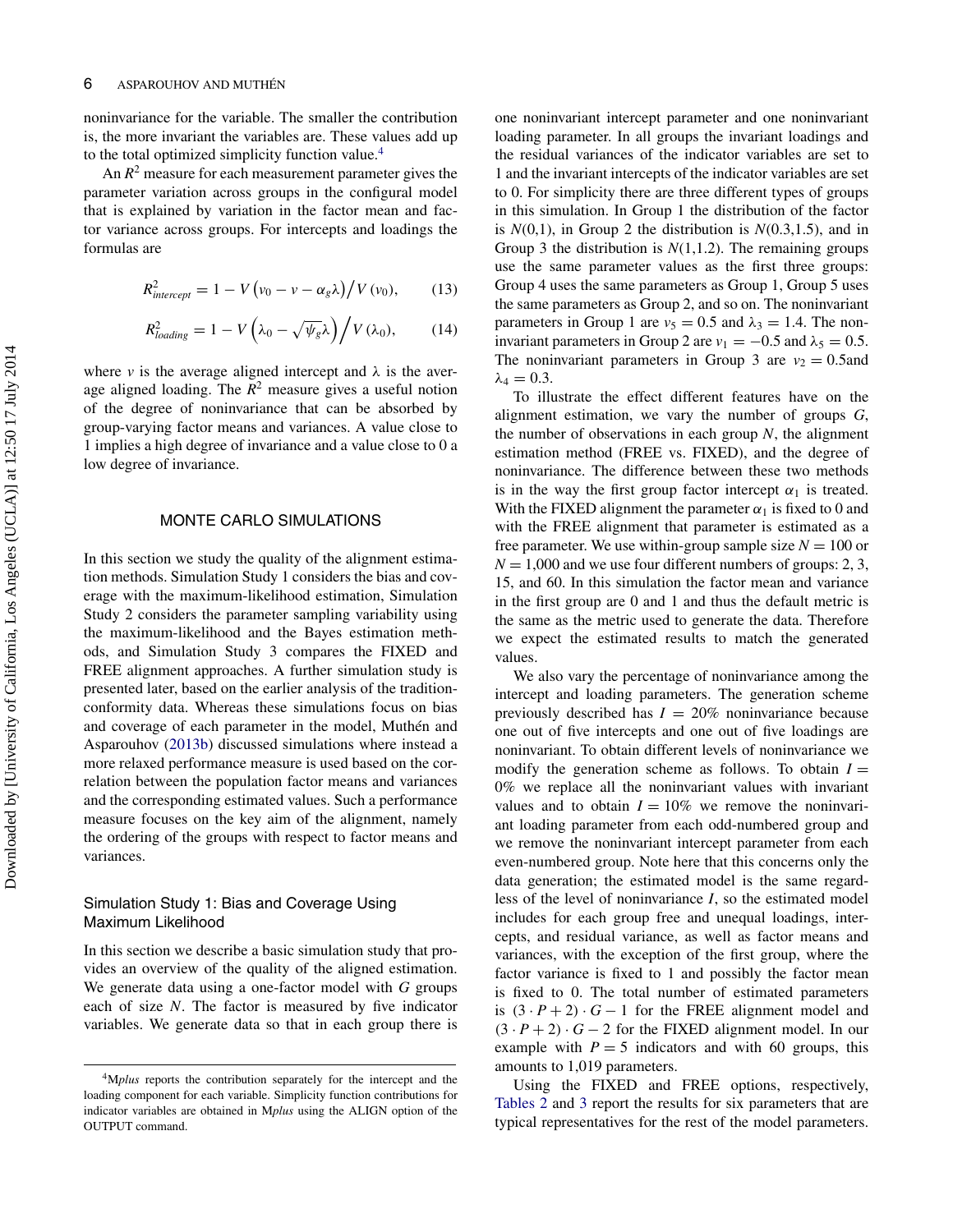The first two parameters are the factor mean  $\alpha_2$  and factor variance  $\psi_2$  in Group 2. We also report two invariant parameters, the first loading  $\lambda_{1,2}$  and the second intercept  $\nu_{2,2}$  in <span id="page-7-0"></span>Group 2. We also report two noninvariant parameters in Group 2, the first intercept  $v_{1,2}$  and the fifth loading  $\lambda_{5,2}$ . Maximum-Likelihood estimation is used.

TABLE 2 Absolute Bias (Coverage) for the FIXED Alignment Estimates Using Maximum Likelihood

| G              | $\boldsymbol{N}$ | $\boldsymbol{I}$ | $\alpha_2 = 0.3$ | $\psi_2 = 1.5$ | $\lambda_{1,2}=1$ | $v_{2,2}=0$ | $\lambda_{5,2} = 0.5$ | $v_{1,2} = -0.5$ |
|----------------|------------------|------------------|------------------|----------------|-------------------|-------------|-----------------------|------------------|
| 2              | 100              | $\overline{0}$   | .02(.97)         | .00(.99)       | .00(0.98)         | .01(0.96)   | .01(1.00)             | .03(.98)         |
| 2              | 100              | 10               | .01(0.98)        | .04(.96)       | .02(0.96)         | .01(0.97)   | .00(.96)              | .00(.96)         |
| $\overline{c}$ | 100              | 20               | .06(.96)         | .20(.86)       | .09(1.00)         | .05(.91)    | .04(.92)              | .03(.96)         |
| 3              | 100              | $\theta$         | .01(0.96)        | .07(.98)       | .02(.97)          | .01(.99)    | .03(.98)              | .00(.98)         |
| 3              | 100              | 10               | .04(.97)         | .00(0.98)      | .00(0.98)         | .03(.98)    | .01(.94)              | .02(0.98)        |
| 3              | 100              | 20               | .12(0.95)        | .20(.91)       | .08(.94)          | .09(.92)    | .03(.91)              | .08(.92)         |
| 15             | 100              | $\mathbf{0}$     | .03(.96)         | .02(.97)       | .00(.99)          | .04(.99)    | .00(1.00)             | .04(1.00)        |
| 15             | 100              | 10               | .04(.98)         | .05(.97)       | .01(1.00)         | .05(.98)    | .01(0.97)             | .04(.98)         |
| 15             | 100              | 20               | .10(0.94)        | .17(.89)       | .06(.98)          | .09(.99)    | .03(.96)              | .09(.98)         |
| 60             | 100              | $\mathbf{0}$     | .18(.97)         | .02(.99)       | .00(0.99)         | .19(0.98)   | .01(1.00)             | .18(.96)         |
| 60             | 100              | 10               | .08(.98)         | .02(.97)       | .02(1.00)         | .09(1.00)   | .02(.99)              | .07(1.00)        |
| 60             | 100              | 20               | .10(0.97)        | .12(.93)       | .05(1.00)         | .10(1.00)   | .04(.98)              | .08(.98)         |
| 2              | 1,000            | $\theta$         | .01(1.00)        | .00(0.98)      | .00(0.97)         | .00(.99)    | .00(0.98)             | .01(.99)         |
| $\overline{c}$ | 1.000            | 10               | .00(0.98)        | .02(.97)       | .00(0.97)         | .00(.97)    | .01(0.96)             | .00(.99)         |
| $\overline{c}$ | 1,000            | 20               | .00(.99)         | .01(0.98)      | .00(0.98)         | .00(0.96)   | .01(.97)              | .00(.98)         |
| 3              | 1,000            | $\mathbf{0}$     | .01(.99)         | .00(0.97)      | .01(1.00)         | .00(.99)    | .00(.99)              | .00(.96)         |
| 3              | 1,000            | 10               | .01(.99)         | .01(0.98)      | .00(.98)          | .00(.99)    | .00(0.98)             | .01(.99)         |
| 3              | 1,000            | 20               | .02(.97)         | .04(0.95)      | .01(0.99)         | .01(.99)    | .01(0.97)             | .02(.97)         |
| 15             | 1,000            | $\theta$         | .01(0.97)        | .00(0.95)      | .00(0.98)         | .00(.99)    | .00(0.96)             | .00(0.98)        |
| 15             | 1,000            | 10               | .01(0.97)        | .00(0.96)      | .00(0.97)         | .01(.99)    | .00(0.93)             | .01(.99)         |
| 15             | 1,000            | 20               | .02(.97)         | .03(.96)       | .01(0.98)         | .01(.99)    | .00(.97)              | .01(0.98)        |
| 60             | 1,000            | $\theta$         | .01(0.97)        | .01(0.95)      | .00(0.99)         | .01(.96)    | .01(0.96)             | .01(.99)         |
| 60             | 1,000            | 10               | .01(0.97)        | .01(0.95)      | .00(0.99)         | .01(.99)    | .00(.94)              | .01(.99)         |
| 60             | 1,000            | 20               | .01(1.00)        | .02(.97)       | .01(1.00)         | .01(.99)    | .00(0.97)             | .01(.99)         |

<span id="page-7-1"></span>

| TABLE 3                                                                            |  |
|------------------------------------------------------------------------------------|--|
| Absolute Bias (Coverage) for the FREE Alignment Estimates Using Maximum Likelihood |  |

| G                       | $\boldsymbol{N}$ | Ι              | $\alpha_2=0.3$ | $\psi_2 = 1.5$ | $\lambda_{I,2}=I$ | $v_{2,2}=0$ | $\lambda_{5,2} = 0.5$ | $v_{I,2} = -0.5$ |
|-------------------------|------------------|----------------|----------------|----------------|-------------------|-------------|-----------------------|------------------|
| 2                       | 100              | $\Omega$       | .08(1.00)      | .00(.99)       | .00(0.98)         | .08(1.00)   | .01(1.00)             | .08(1.00)        |
| 2                       | 100              | 10             | .81(.86)       | .04(.96)       | .02(0.96)         | .82(.83)    | .00(0.96)             | .85(.83)         |
| $\overline{c}$          | 100              | 20             | .42(.93)       | .20(.86)       | .09(1.00)         | .46(.90)    | .04(.92)              | .48(.89)         |
| 3                       | 100              | $\theta$       | .41(.96)       | .07(0.98)      | .02(.97)          | .40(.96)    | .03(.98)              | .40(.96)         |
| 3                       | 100              | 10             | .04(.94)       | .00(0.98)      | .00(0.98)         | .03(.93)    | .01(.94)              | .01(.90)         |
| 3                       | 100              | 20             | .03(.93)       | .22(.91)       | .09(0.95)         | .01(0.96)   | .04(.92)              | .01(.97)         |
| 15                      | 100              | $\Omega$       | .39(.92)       | .02(.97)       | .00(.99)          | .40(0.95)   | .00(1.00)             | .39(.94)         |
| 15                      | 100              | 10             | .07(.98)       | .05(.97)       | .01(1.00)         | .07(.99)    | .01(0.97)             | .06(.99)         |
| 15                      | 100              | 20             | .10(0.95)      | .18(.89)       | .06(.98)          | .09(.99)    | .03(.96)              | .09(0.98)        |
| 60                      | 100              | $\Omega$       | .40(.79)       | .02(.99)       | .00(0.99)         | .41(0.76)   | .01(1.00)             | .39(.69)         |
| 60                      | 100              | 10             | .09(.99)       | .03(.98)       | .02(1.00)         | .11(0.98)   | .02(.99)              | .09(1.00)        |
| 60                      | 100              | 20             | .11(.98)       | .11(.91)       | .05(1.00)         | .09(0.98)   | .04(.98)              | .09(0.98)        |
| 2                       | 1,000            | $\overline{0}$ | .00(1.00)      | .00(0.98)      | .00(0.97)         | .00(1.00)   | .00(.98)              | .00(1.00)        |
| $\overline{\mathbf{c}}$ | 1,000            | 10             | .99(0.00)      | .02(.97)       | .00(0.97)         | .99(0.00)   | .01(0.96)             | .99(0.00)        |
| $\overline{c}$          | 1,000            | 20             | .86(.08)       | .02(.98)       | .00(0.97)         | .87(.08)    | .01(0.96)             | .86(.08)         |
| 3                       | 1,000            | $\theta$       | .39(.94)       | .00(0.97)      | .01(1.00)         | .38(0.94)   | .00(.99)              | .38(.95)         |
| 3                       | 1,000            | 10             | .04(.94)       | .01(0.98)      | .00(0.98)         | .05(0.93)   | .00(0.98)             | .05(.94)         |
| 3                       | 1,000            | 20             | .01(0.96)      | .04(0.95)      | .01(.99)          | .00(1.00)   | .01(0.97)             | .01(0.98)        |
| 15                      | 1.000            | $\theta$       | .40(0.87)      | .00(0.95)      | .00(0.98)         | .39(.90)    | .00(0.96)             | .39(0.89)        |
| 15                      | 1,000            | 10             | .02(0.98)      | .00(0.96)      | .00(.97)          | .01(0.97)   | .00(.93)              | .01(0.96)        |
| 15                      | 1,000            | 20             | .02(1.00)      | .03(.96)       | .01(0.98)         | .01(0.98)   | .00(.97)              | .01(1.00)        |
| 60                      | 1,000            | $\Omega$       | .39(0.09)      | .01(0.95)      | .00(0.99)         | .39(.09)    | .01(0.96)             | .39(.12)         |
| 60                      | 1,000            | 10             | .01(0.96)      | .01(0.95)      | .00(0.99)         | .01(.99)    | .00(.94)              | .01(.99)         |
| 60                      | 1,000            | 20             | .01(0.99)      | .02(.97)       | .01(1.00)         | .01(0.98)   | .00(0.97)             | .01(0.99)        |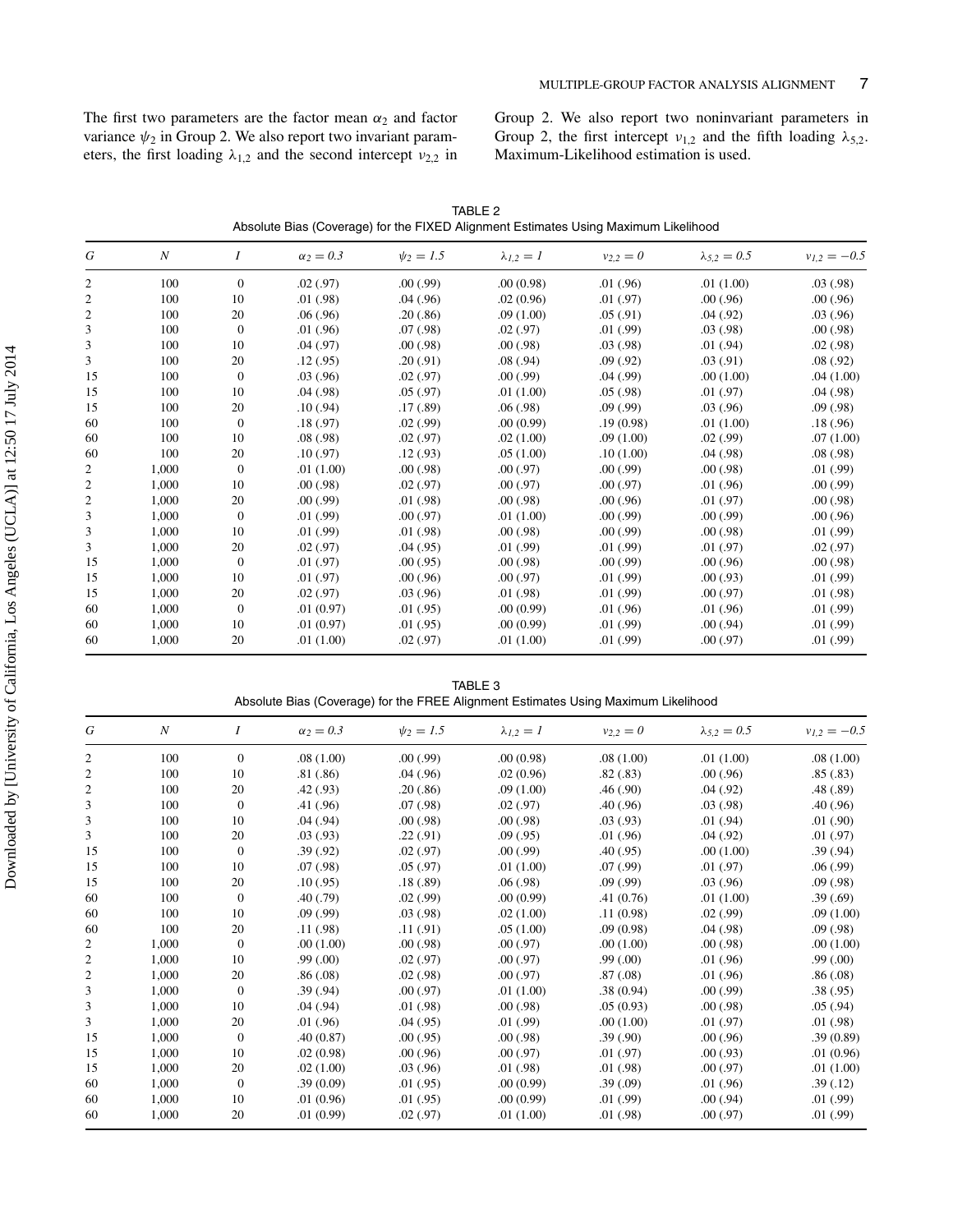There are several conclusions that we can draw from these simulation results. First, we see that the methods work as expected, asymptotically. For sample size  $N = 1,000$ the point estimates are unbiased and coverage is near or above 95%.

Second, we see that there are biases when the sample size is small although the biases are not large in most cases and tend to occur only when the amount of noninvariance is large; that is, the combination of small sample size and large amount of noninvariance could lead to biased estimates. Third, we see that with many groups even a small degree of noninvariance requires a large sample size to avoid biases. Fourth, we see that the FREE alignment breaks down when there are only two groups; that is, the factor intercept in the first group is not really identified with the FREE alignment when there are only two groups. If one intercept is not identified, all intercept parameters will not be identified. With three or more groups, however, the FREE alignment seems to work well and in some cases better than the FIXED alignment. The FREE alignment also breaks down when there is no noninvariance in the parameters, that is, when  $I = 0\%$ . This is also as expected. If the parameter estimates are nearly identical across the groups, the additional factor mean parameter in the FREE alignment will be poorly identified and the results will be biased. The parameter is well identified if there is some noninvariance in the estimated model.<sup>[5](#page-8-0)</sup>

Another conclusion that we can make is that the biases can increase as the amount of noninvariance increases. When the sample size is small and the noninvariance is relatively large we see the largest bias. In that case one can also expect that the simplicity function has multiple solutions. Different solutions can be reached in the different replications and some of those solutions are not the same as the parameters used to generate the data. Just as in EFA using rotations, not all data-generating sets of parameters can be recovered in the estimation. Only those can be recovered that have no simpler alternatives. When the sample size is small and there is a relatively large degree of noninvariance in the parameters, the estimated configural model can be sufficiently far away from the generating configural model so that the simplest model estimates might not be near the original parameters just because a simpler solution with less noninvariance has been found.

#### Simulation Study 2: Parameter Variation Using Maximum Likelihood and Bayes

The coverage for most parameters in [Tables 2](#page-7-0) and [3](#page-7-1) is too high. In the next simulation study we evaluate the quality

of the standard errors by computing the ratio between the average standard errors and the standard deviation of the parameters across the replications. Ideally this ratio will be close to 1, although when the point estimates have finite sample size bias the nominal coverage would be achieved when the standard errors are bigger. The simulation study we conduct in this section is a modification of the simulation study described in the previous section. We use a threegroup example using the 20% noninvariance and we vary only the sample size within each group. The FREE alignment approach is used together with both the maximum likelihood and the Bayes estimator, where Bayes uses the configural method.

[Table 4](#page-9-0) shows the ratio between the average standard errors and the standard deviation for same model parameters we used in the previous section. If the standard errors are correct, this ratio should be close to 1. The results in [Table 4](#page-9-0) show that in most cases the ratio is not far from 1 and it appears to be more often bigger than 1, which corresponds to the standard errors being overestimated. The overestimation appears to decrease as the sample size increases and the standard errors appear to be asymptotically correct. The Bayes estimator gives slightly more accurate standard errors with the average ratio being 1.09 compared to the average ratio of 1.14 for the maximum-likelihood estimator. The worst value for the maximum-likelihood estimator is 1.60, and the worst value for the Bayes estimator is 1.32. The comparison between the two types of standard errors is important, as the two use completely different computational methods. The Bayes method does not rely on asymptotic theory and is more empirically driven, whereas the ML method relies on asymptotic theory but is independent of prior specifications.

#### Simulation Study 3: Comparing FIXED and FREE Alignment

From the previous simulation studies it appears that the FIXED alignment is almost always better than the FREE alignment. That is not true, however. The appearance is simply due to all of the previous simulations generating data where the factor mean in the first group is 0. In the next simulation we again generate data with 20% noninvariance; however, now we set the factor mean in the first group to 1. We report the simulation results for six parameters in [Table 5.](#page-9-1) First we report the  $\alpha_1$  and  $\alpha_2$  estimates for the FREE alignment estimation. Then we report the  $\alpha_2$  parameter under the FIXED alignment estimation as well as  $\alpha_2^* = \alpha_2 + 1$ . This second parameter is essentially the  $\alpha_2$  parameter scaled to the data-generating scale where the first factor mean is set to 1 instead of 0. If all the measurement parameters were invariant, then  $\alpha_2^*$  would be an unbiased estimate for the true value of  $\alpha_2$ . This can be illustrated with a different simulation study where all the measurement parameters are invariant, but we do not report these simulation results here. We also

<span id="page-8-0"></span><sup>5</sup>Currently M*plus* will provide a standard error warning if it detects that the FREE alignment breakdown occurs due to a small number of groups or insufficient measurement noninvariance. The solution to that problem is to simply use the FIXED alignment method.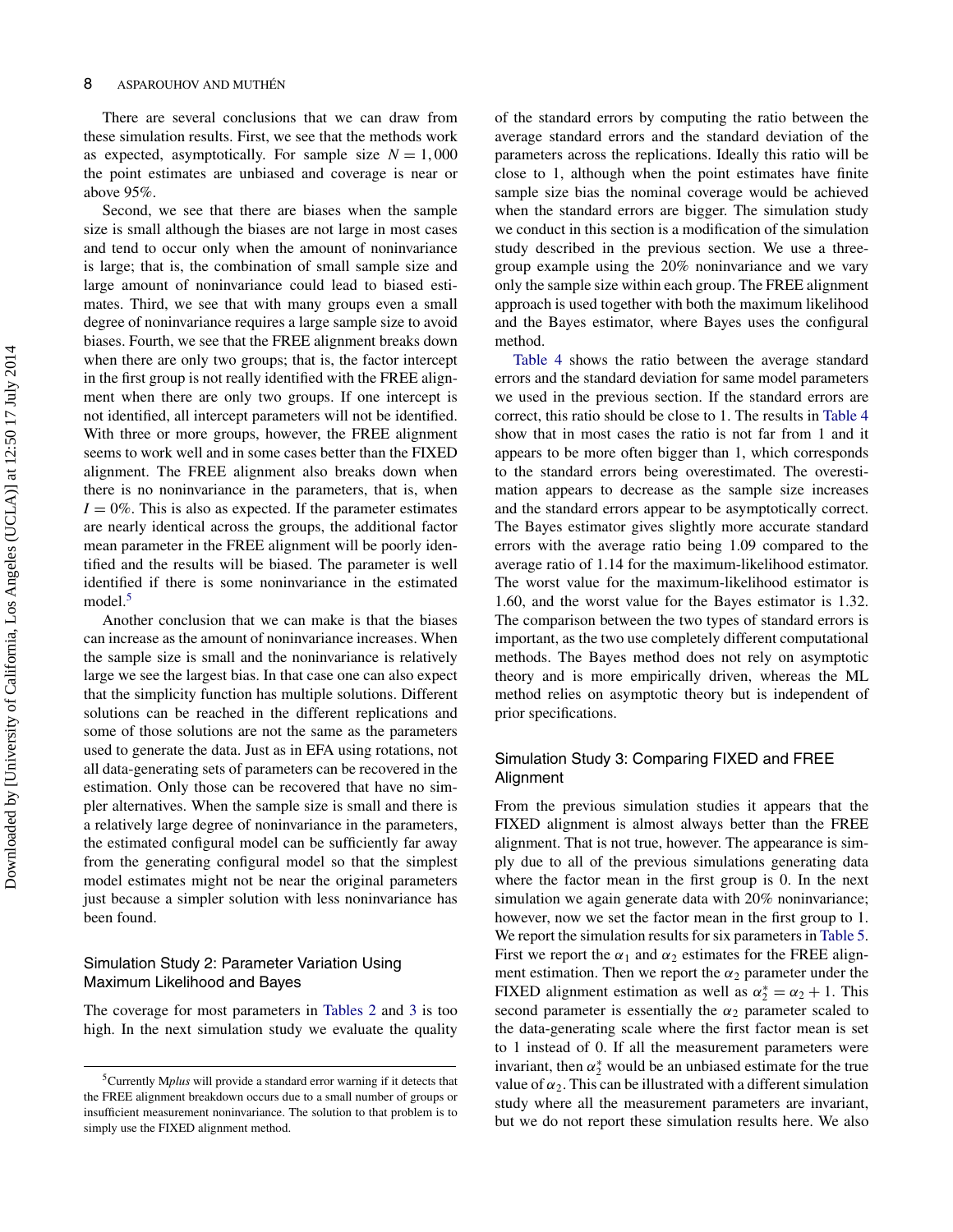| TABLE 4                                                                                                                  |  |
|--------------------------------------------------------------------------------------------------------------------------|--|
| Ratio Between the Average Standard Errors and the Standard Deviation Using Maximum Likelihood and Bayes for Three Groups |  |

| Estimator | $\boldsymbol{N}$ | $\alpha_2 = 0.3$ | $\psi_2 = 1.5$ | $\lambda_{I,2}=I$ | $v_{2,2}=0$ | $\lambda_{5,2} = 0.5$ | $v_{1,2} = -0.5$ |
|-----------|------------------|------------------|----------------|-------------------|-------------|-----------------------|------------------|
| ML        | 300              | 1.11             | 1.11           | 1.11              | 1.16        | 1.01                  | 1.04             |
| Bayes     | 300              | 1.09             | 1.32           | 1.27              | 1.23        | 1.12                  | 1.19             |
| ML        | 1.000            | 1.12             | 1.26           | 1.44              | 1.19        | 1.10                  | 1.20             |
| Bayes     | 1.000            | 1.09             | 1.19           | 1.27              | 1.10        | 1.06                  | 1.16             |
| ML        | 2,000            | 1.14             | 1.52           | 1.60              | 1.06        | 1.15                  | 1.10             |
| Bayes     | 2.000            | 1.05             | 1.13           | 1.10              | 1.06        | 0.99                  | 0.97             |
| ML        | 5.000            | 1.02             | 1.13           | 1.19              | 1.00        | 1.12                  | 1.02             |
| Bayes     | 5.000            | 0.96             | 1.09           | 1.18              | 0.94        | 0.99                  | 0.97             |
| ML        | 10.000           | 1.05             | 1.08           | 1.22              | 1.00        | 1.05                  | 0.99             |
| Bayes     | 10,000           | 0.94             | 1.13           | 1.08              | 0.96        | 0.99                  | 0.97             |

*Note.* ML = maximum likelihood.

TABLE 5 Comparing FIXED and FREE Alignment Bias (Coverage)

| G | <b>FREE</b>                                                                                                                                     | <b>FREE</b> | <b>FIXED</b> | <b>FIXED</b>                                                                                                                                                                                               | <b>FREE</b> | <b>FIXED</b>                                                  |
|---|-------------------------------------------------------------------------------------------------------------------------------------------------|-------------|--------------|------------------------------------------------------------------------------------------------------------------------------------------------------------------------------------------------------------|-------------|---------------------------------------------------------------|
|   | $\alpha$ <sub>1</sub>                                                                                                                           | $\alpha$    | $\alpha$     | $\alpha_{2}^{*}$                                                                                                                                                                                           | $v_{1.1}$   | $v_{1.1}$                                                     |
| 3 | $.01(1.00)$ $.01(94)$<br>$5$ .01 (0.99) .01 (.97)<br>$10$ .01 $(1.00)$ .01 $(.99)$<br>$15$ .00 $(1.00)$ .02 $(1.00)$<br>20 .00 (0.98) .02 (.99) |             |              | $1.28(.00)$ $0.28(0.43)$ $0.0(0.98)$<br>$1.23(0.00)$ 0.23 $(0.46)$ 0.22 $(0.97)$<br>$1.23$ (.11) $0.23$ (0.13) .01 (1.00)<br>$0.05(.94)$ $0.95(0.00)$ $0.00(1.00)$<br>$0.04(.96)$ $0.96(0.00)$ $0.01(.98)$ |             | 1.00(.00)<br>1.00(.00)<br>1.00(.00)<br>1.00(.00)<br>1.00(.00) |

report in [Table 5](#page-9-1) the results for the first intercept in the first group  $v_{1,1}$  for both the FIXED and the FREE alignment.

In this simulation we focus on illustrating the advantages of the FREE alignment. In the previous simulation we showed that when the number of groups is two or when there are no noninvariant parameters, the FIXED alignment is the better choice. Now we will show that in most other cases the FREE alignment is the better choice. We use a sample size of  $N = 1,000$  and we only vary the number of groups. The results in [Table 5](#page-9-1) show that for any number of groups the parameter estimates for  $v_{1,1}$  are biased with the FIXED alignment and are unbiased with the FREE alignment. The factor mean estimates in the first two groups,  $\alpha_1$  and  $\alpha_2$ , are unbiased with the FREE alignment and are biased with the FIXED alignment, although it appears that the FIXED alignment bias for  $\alpha_2$  decreases as the number of groups increases. That can be explained by the fact that as the number of groups increases the effect of the misspecification in the first group has a smaller effect on the estimates when the number of groups is larger. The change in the bias of the  $\alpha_2$  estimates with the FIXED alignment appears to be drastic. That indicates multiple local optima in the fit function (Equation 9). The estimate  $\alpha_2^*$  appears to be less biased than the original estimate for  $\alpha_2$  for a small number of groups, but it becomes more biased for a larger number of groups. This simulation shows that whenever we have more than two groups and measurement noninvariance, the FREE alignment parameter estimates are more accurate than the FIXED alignment estimates.

#### <span id="page-9-0"></span>A MULTIPLE-GROUP ALIGNMENT ANALYSIS OF 26 COUNTRIES

<span id="page-9-1"></span>This section continues the analysis of the traditionconformity items for 49, 894 subjects in 26 European countries that was introduced earlier. It is shown how the alignment method resolves the problem of comparing factor means found with the traditional multiple-group factor analysis under scalar invariance. Maximum-likelihood estimation was used for the initial configural model. The FREE alignment approach was initially used but the standard error results indicated that it might be poorly identified as discussed previously[.6](#page-9-2) Using the country with factor mean closest to zero, the FIXED approach is used with Country 22 chosen as the reference group with factor mean 0.

[Table 6](#page-10-0) shows the (non-) invariance results for the measurement intercepts and factor loadings using the previous approach. The countries that are deemed to have a significantly noninvariant measurement parameter are shown as bolded within parentheses. As seen in [Table 6,](#page-10-0) most of the items show a large degree of measurement noninvariance for the measurement intercepts and, to a lesser extent, the loadings. The large degree of noninvariance is in line with the findings of the traditional approach using the scalar model. However, [Table 6](#page-10-0) also shows that item IPBHPRP has no significant measurement noninvariance and this item is therefore particularly useful for comparing these countries on the factor.

[Table 7](#page-10-1) shows each item's intercept and loading contribution to the optimized simplicity function. These values add up to the total optimized simplicity function value. In line with [Table 6,](#page-10-0) it is seen that the item IPBHPRP contributes by far the least, whereas the items IPMODST, IMPTRAD, and IPFRULE contribute roughly the same. This implies that IPMODST, IMPTRAD, and IPFRULE have a similar degree of measurement noninvariance. The *R*<sup>2</sup> column of [Table 7](#page-10-1) also indicates that the IPBHPRP item is the most invariant in

<span id="page-9-2"></span><sup>6</sup>This is a warning provided by M*plus* as mentioned in footnote 5.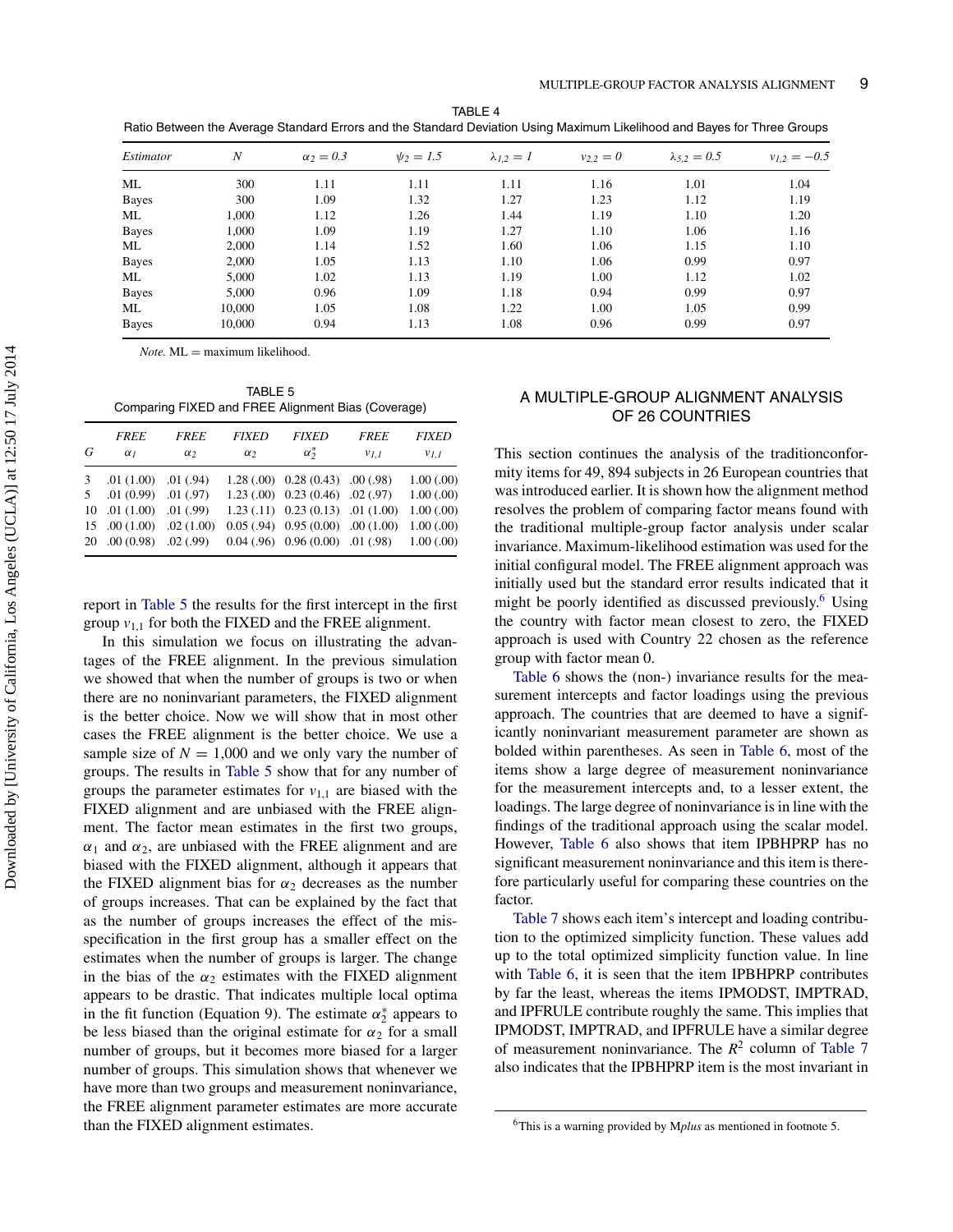European Social Survey Tradition Conformity Items: Approximate Measurement (Non-) Invariance for Intercepts and Loadings Over 26 Countries

| Intercepts     |                                                                                    |
|----------------|------------------------------------------------------------------------------------|
| <b>IPMODST</b> | $(1)$ $(2)$ $(3)$ 4 $(5)$ $(6)$ $(7)$ 8 $(9)$ $(10)$ $(11)$ 12 13 $(14)$ 15 16     |
|                | $(17)(18)(19)(20)(21)$ 22 23 (24) 25 (26)                                          |
| <b>IMPTRAD</b> | $(1)$ $(2)$ $(3)$ $(4)$ 5 $(6)$ 7 8 $(9)$ 10 $(11)$ 12 $(13)$ $(14)$ $(15)$ $(16)$ |
|                | 17(18)(19)(20)(21)(22)2324(25)(26)                                                 |
| <b>IPFRULE</b> | $(1)$ 2 (3) (4) 5 (6) (7) (8) (9) 10 (11) (12) (13) (14) (15)                      |
|                | $(16) 17 (18) (19) (20) 21 (22) 23 (24) 25 26$                                     |
| <b>IPBHPRP</b> | 1 2 3 4 5 6 7 8 9 10 11 12 13 14 15 16 17 18 19 20 21 22                           |
|                | 23 24 25 26                                                                        |
| Loadings       |                                                                                    |
| <b>IPMODST</b> | $(1)$ 2 $(3)$ 4 5 $(6)$ $(7)$ 8 $(9)$ $(10)$ $(11)$ $(12)$ 13 14 15 16 17          |
|                | 18 19 20 21 22 (23) (24) 25 26                                                     |
| <b>IMPTRAD</b> | 1 2 3 4 5 6 (7) 8 9 10 11 12 13 14 15 16 17 18 19 20                               |
|                | $(21)$ 22 $(23)$ 24 $(25)$ 26                                                      |
| <b>IPFRULE</b> | 1 2 3 4 5 (6) 7 8 9 (10) (11) 12 13 14 15 16 17 18 19 20                           |
|                | 21 22 23 24 25 26                                                                  |
| <b>IPBHPRP</b> | 1 2 3 4 5 6 7 8 9 10 11 12 13 14 15 16 17 18 19 20 21 22                           |
|                | 23 24 25 26                                                                        |
|                |                                                                                    |

TABLE 7 26-Country Example: Alignment Fit Statistics

|                |                                     | Intercepts |       | Loadings                                     |       |          |
|----------------|-------------------------------------|------------|-------|----------------------------------------------|-------|----------|
| <i>Item</i>    | <b>Fit Function</b><br>Contribution | $R^2$      |       | <b>Fit Function</b><br>Variance Contribution | $R^2$ | Variance |
| <b>IPMODST</b> | $-229.849$                          | 0.203      | 0.105 | $-158.121$                                   | 0.000 | 0.020    |
| <b>IMPTRAD</b> | $-199.831$                          | 0.566      | 0.058 | $-134.042$                                   | 0.000 | 0.014    |
| <b>IPFRULE</b> | $-213.806$                          | 0.198      | 0.103 | $-113.305$                                   | 0.263 | 0.008    |
| <b>IPRHPRP</b> | $-32.836$                           | 1.000      | 0.000 | $-33.941$                                    | 0.999 | 0.000    |

that essentially all the variation across groups in the configural model intercepts and loadings for this item is explained by variation in the factor mean and factor variance across groups. The variance column of [Table 7](#page-10-1) again shows the variation in the alignment parameters across groups and again indicates invariance for item IPBHPRP. Taken together, these three columns give an indication of the plausibility of the assumption underlying the alignment method, namely that an invariance pattern can be found. In this example, the inclusion of the IPBHPRP item makes this assumption plausible and ensures good performance of the alignment method. This is also supported by the earlier Monte Carlo simulation studies. Note, however, that our simulation studies show that to obtain good alignment performance, it is not necessary that any item has invariant measurement parameters across all groups.

[Table 8](#page-11-0) shows the factor means as estimated by the alignment method. For convenience in the presentation, the factor means are ordered from high to low and groups that have factor means significantly different on the 5% level

<span id="page-10-0"></span>are shown. [Figure 2](#page-11-1) compares the estimated factor means using the alignment method with the factor means of the scalar invariance model (without relaxing any invariance restrictions). Recalling the reversed scale, the two methods agree that Sweden (Country 23) has the lowest level of traditionconformity and Cyprus (Country 4) has the highest level. The alignment method, however, finds that Portugal (Country 21) has a significantly different mean from the Netherlands (Country 18), whereas the scalar method finds essentially no difference between these countries. Other discrepancies between the two methods are found for France compared to Switzerland and for Norway compared to Russia.

#### Monte Carlo Simulation Check of 26-Country Alignment

<span id="page-10-1"></span>The earlier Monte Carlo simulations studied how well the alignment method works under different conditions of varying number of groups, group sample size, and degree of measurement noninvariance. Any given data set, however, has unique characteristics and it is useful to consider how well the methods work under conditions that more closely resemble those at hand. The preceding realdata analysis of the 26 countries indicates a larger percentage of noninvariant measurement intercepts and loadings than was studied in the Monte Carlo simulations. The magnitudes of noninvariance for the loadings, however, are smaller. Relative to the Monte Carlo simulations, the 26 countries represent a midlevel number of groups and a large number of observations per group, 1, 919. It is of interest to conduct a simulation based on these features, using the parameter estimates of the alignment method as data-generating population parameter values, to see how well population values can be recovered by the alignment method.<sup>[7](#page-10-2)</sup>

The results of the simulation study for a selection of the model parameters are presented in [Table 9](#page-12-0) for group sample sizes of  $N_g = 100$ ,  $N_g = 200$ ,  $N_g = 500$ , and  $N_g =$ 2, 000, the latter being close to the real-data group size. [Table 9](#page-12-0) contains the true values as well as the average estimates and coverage across 500 replications for the first five groups. Intercepts and loadings are shown for only the IPFRULE item. The variation across the groups of intercept and loadings gives an indication of the magnitude of noninvariance in this example. Interestingly, good recovery for all parameters except the factor variances is found already for  $N_g = 100$ . For sample size  $N_g = 2,000$  almost flawless results are seen.

It is interesting that good recovery of measurement parameters as well as factor means and factor variances is possible even when there is a large degree of noninvariance.

<span id="page-10-2"></span><sup>7</sup>This is conveniently carried out in M*plus* using the SVALUES option to save parameter estimates in a form suitable for input in a Monte Carlo run.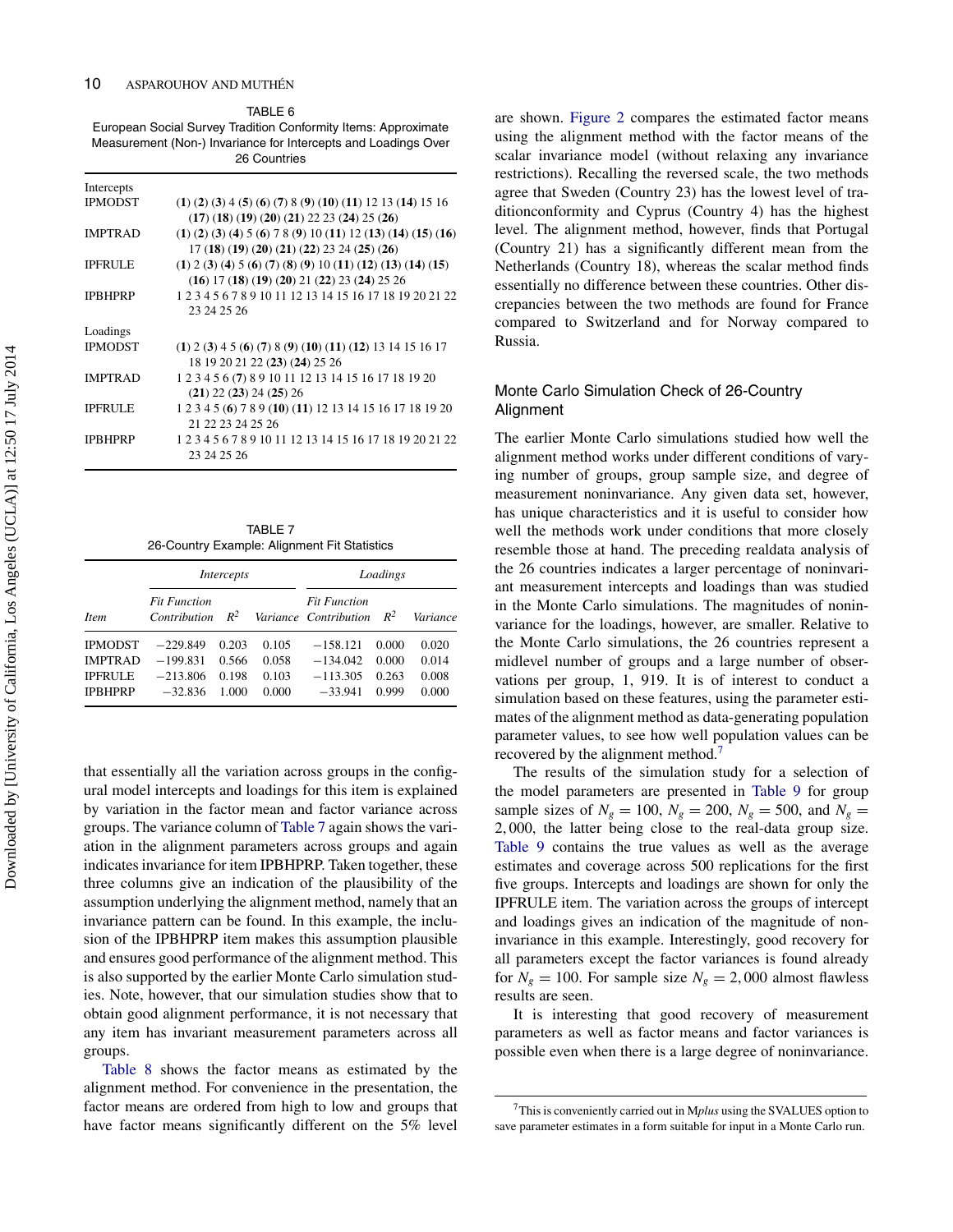|                                                                                            | TABLE 8 |  |
|--------------------------------------------------------------------------------------------|---------|--|
| European Social Survey Tradition Conformity Items: Factor Mean Comparisons of 26 Countries |         |  |

| Ranking        | Group          | Value    | Groups With Significantly Smaller Factor Mean                     |
|----------------|----------------|----------|-------------------------------------------------------------------|
| 1              | 23             | 0.928    | 21 18 6 10 3 11 26 7 5 16 8 1 12 19 22 14 20 25 15 17 9 2 13 24 4 |
| $\overline{c}$ | 21             | 0.613    | 18 6 10 3 11 26 7 5 16 8 1 12 19 22 14 20 25 15 17 9 2 13 24 4    |
| 3              | 18             | 0.391    | 26 7 5 16 8 1 12 19 22 14 20 25 15 17 9 2 13 24 4                 |
| 4              | 6              | 0.357    | 26 7 5 16 8 1 12 19 22 14 20 25 15 17 9 2 13 24 4                 |
| 5              | 10             | 0.342    | 7 5 16 8 1 12 19 22 14 20 25 15 17 9 2 13 24 4                    |
| 6              | 3              | 0.331    | 7 5 16 8 1 12 19 22 14 20 25 15 17 9 2 13 24 4                    |
| 7              | 11             | 0.310    | 5 16 8 1 12 19 22 14 20 25 15 17 9 2 13 24 4                      |
| 8              | 26             | 0.247    | 16 8 1 12 19 22 14 20 25 15 17 9 2 13 24 4                        |
| 9              | 7              | 0.200    | 12 19 22 14 20 25 15 17 9 2 13 24 4                               |
| 10             | 5              | 0.161    | 19 22 14 20 25 15 17 9 2 13 24 4                                  |
| 11             | 16             | 0.130    | 19 22 14 20 25 15 17 9 2 13 24 4                                  |
| 12             | 8              | 0.121    | 19 22 14 20 25 15 17 9 2 13 24 4                                  |
| 13             | 1              | 0.114    | 19 22 14 20 25 15 17 9 2 13 24 4                                  |
| 14             | 12             | 0.100    | 22 14 20 25 15 17 9 2 13 24 4                                     |
| 15             | 19             | 0.007    | 14 20 25 15 17 9 2 13 24 4                                        |
| 16             | 22             | 0.000    | 14 20 25 15 17 9 2 13 24 4                                        |
| 17             | 14             | $-0.114$ | 179213244                                                         |
| 18             | 20             | $-0.145$ | 9 2 13 24 4                                                       |
| 19             | 25             | $-0.185$ | 2 13 24 4                                                         |
| 20             | 15             | $-0.190$ | 2 13 24 4                                                         |
| 21             | 17             | $-0.214$ | 13 24 4                                                           |
| 22             | 9              | $-0.234$ | 13 24 4                                                           |
| 23             | $\overline{2}$ | $-0.288$ | $\overline{4}$                                                    |
| 24             | 13             | $-0.314$ | 4                                                                 |
| 25             | 24             | $-0.327$ | $\overline{4}$                                                    |
| 26             | 4              | $-0.478$ |                                                                   |

<span id="page-11-1"></span>

FIGURE 2 Factor means for tradition conformity in 26 countries: Alignment method versus scalar model. *Note*. ML = maximum likelihood.

It cannot be expected, however, that all real-data settings can give acceptable alignment results and Monte Carlo studies are therefore a useful complement to the alignment method.

#### <span id="page-11-0"></span>**CONCLUSIONS**

The alignment method described in this article can be used to estimate group-specific factor means and variances without requiring exact measurement invariance. A strength of the method is the ability to conveniently estimate models for many groups. The method can be used to estimate models with multiple factors and many indicator variables. The method is a valuable alternative to the currently used multiple-group CFA methods for studying measurement invariance that require multiple manual model adjustments guided by imperfect modification indexes or other ad-hoc procedures based on multiple likelihood ratio tests. Multiplegroup CFA is simply not practical with many groups. In contrast, the alignment method essentially automates and greatly simplifies measurement invariance analysis. The method provides a detailed account of parameter invariance for every model parameter in every group.

The alignment method can also be viewed as an exploratory method. Aligned factor analysis can be followed by an informed multiple-group CFA model similar to the way CFA models are used as a follow-up to an EFA model. The alignment method can be used to determine individual parameter invariance status, but it can also be used to determine the most invariant indicator variables in the measurement instrument. That information can be taken into account when constructing a well-fitting CFA model that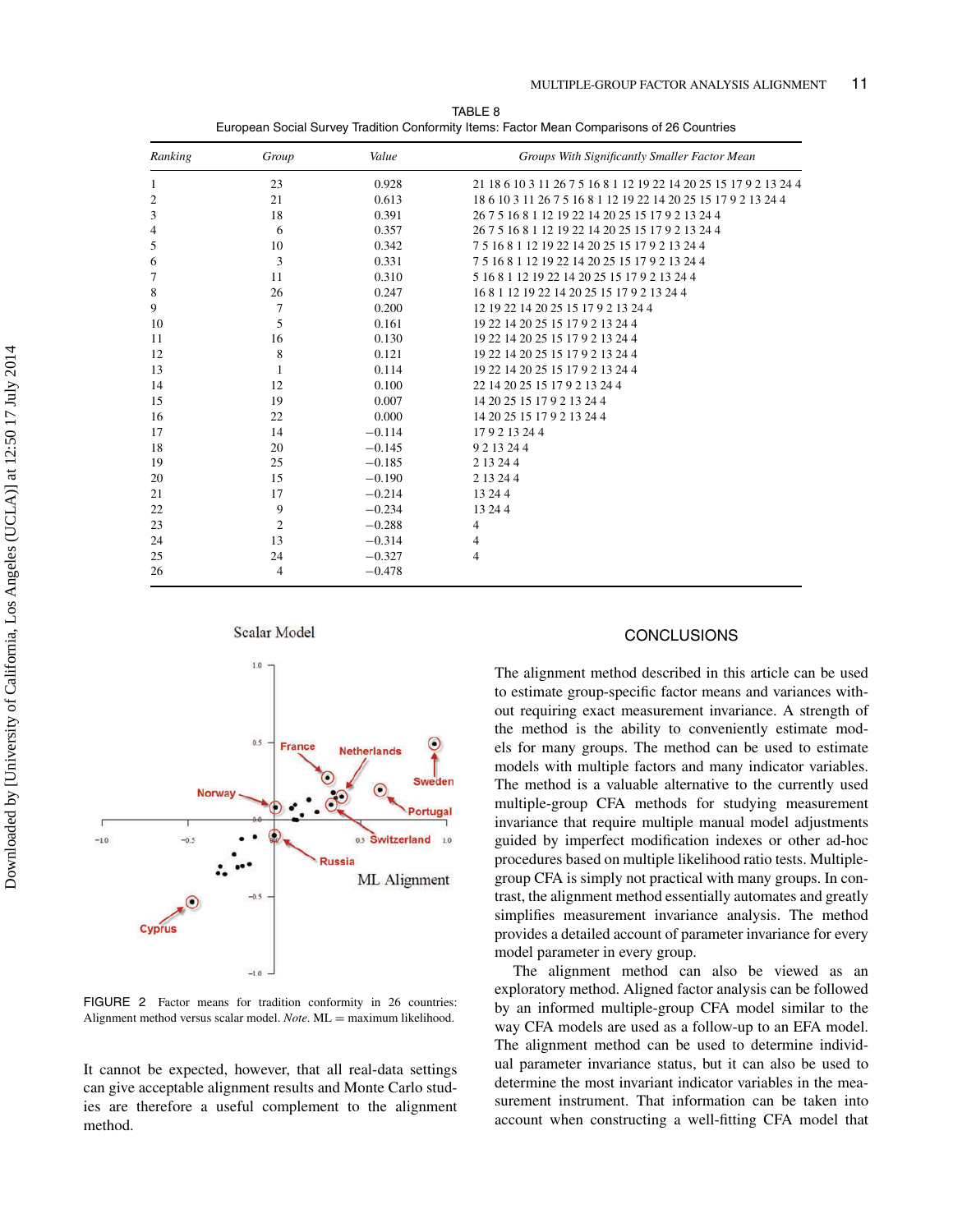Group 5

| Group Sizes     |            |               |                   |             |               |  |  |
|-----------------|------------|---------------|-------------------|-------------|---------------|--|--|
| Parameter       | True Value | $N_g = 100^a$ | $N_{\rm g} = 200$ | $N_g = 500$ | $N_g = 2,000$ |  |  |
| Group 1         |            |               |                   |             |               |  |  |
| Factor mean     | 0.114      | .01(0.99)     | $-.01(.96)$       | $-.01(.99)$ | $-.01(.94)$   |  |  |
| Factor variance | 0.902      | $-.09(.93)$   | $-.08(.95)$       | .04(.96)    | .00(0.97)     |  |  |
| Intercept       | 3.177      | $-.01(.96)$   | $-.01(.96)$       | .01(0.96)   | .00(0.96)     |  |  |
| Loading         | 0.725      | .10(0.99)     | .06(.99)          | $-.06(.94)$ | .00(0.97)     |  |  |
| Group 2         |            |               |                   |             |               |  |  |
| Factor mean     | $-0.288$   | $-.01(.98)$   | .00(0.97)         | .01(0.96)   | .00(0.96)     |  |  |
| Factor variance | 1.059      | .06(.97)      | .00(0.95)         | $-.06(.96)$ | .00(0.95)     |  |  |
| Intercept       | 2.741      | .00(0.97)     | .01(0.97)         | .00(.96)    | .00(0.94)     |  |  |
| Loading         | 0.704      | .01(0.98)     | .01(0.98)         | .00(0.96)   | .00(0.97)     |  |  |
| Group 3         |            |               |                   |             |               |  |  |
| Factor mean     | 0.331      | $-.02(.95)$   | $-.02(.94)$       | .00(0.96)   | $-.01(.95)$   |  |  |
| Factor variance | 1.222      | $-.18(.90)$   | $-.19(.91)$       | .04(.93)    | $-.09(.89)$   |  |  |
| Intercept       | 3.202      | $-.01(.95)$   | .01(0.95)         | .01(0.96)   | .00(0.95)     |  |  |
| Loading         | 0.654      | .10(0.98)     | .08(.98)          | $-.05(.91)$ | .03(.94)      |  |  |
| Group 4         |            |               |                   |             |               |  |  |
| Factor mean     | $-0.478$   | .00(0.97)     | .00(0.97)         | .00(0.98)   | .00(0.94)     |  |  |
| Factor variance | 0.881      | .02(0.96)     | $-.04(.97)$       | $-.03(.95)$ | $-.01(.96)$   |  |  |

<span id="page-12-0"></span>TABLE 9 Monte Carlo Simulation Check of 26-Country Alignment: True Values, Estimates, and Coverage (in Parentheses) for Four Group Sizes

<sup>a</sup>Only 488 out of 500 replications are reported because remaining replications did not replicate the best alignment fit function value.

Intercept 3.197 .00 (.96) .00 .09 .00 .097 .00 .097 .00 .097 .00 .097 .00 .094 Loading 0.716 .02 (.98) .03 (.98) .03 (.98) .03 (.98) .03 (.98)

Factor mean **0.161** .01 (.98) .00 .09 .00 .09 .00 .09 .00 .09 .00 .09 .00 .09 .00 .09 .00 .09 .00 .09 .00 .09 .00 .09 .00 .09 .00 .09 .00 .09 .00 .09 .00 .09 .00 .09 .00 .09 .00 .09 .00 .09 .00 .09 .00 .09 .00 .09 .00 .09 Factor variance  $1.065$   $-0.05$  (.94)  $-0.04$  (.94)  $02$  (.96)  $-01$  (.95) Intercept 2.699 −.02 (.97) .00 (.96) .02 (.95) .00 (.94) Loading 0.608 .05 (.97) .03 (.96) -.03 (.93) .00 (.95)

accommodates partial measurement noninvariance while still estimating group-specific factor means and variances.

An alternative to the alignment method's handling of many groups is to treat the data as multilevel, viewing the groups as clusters and allowing random intercepts and loadings (see, e.g., De Jong, Steenkamp, & Fox, [2007;](#page-13-7) Fox, [2010\)](#page-13-8). Muthén and Asparouhov [\(2013b\)](#page-13-6) compared the two approaches and pointed out that the alignment method has many advantages. The advantages include better performance with a small number of factor indicators and better performance with a small number of groups. The alignment method also gives information about which groups contribute to noninvariance and is less computationally demanding. Disadvantages of the alignment method include handling a very large number of groups (e.g., greater than 100) and requiring a sufficiently clear measurement invariance pattern.

Current limitations to this methodology are that indicator variables can load on only one factor; that is, models with cross-loadings are not accommodated. In addition, CFA models with covariates cannot be estimated with the alignment method. These extensions can in principle be developed in the future using the same techniques. Alignment methods for multiple-group EFA models (referred to as ESEM; Asparouhov & Muthén, [2009\)](#page-13-9) can also be developed in the future.

As our simulation studies illustrate, the aligned parameter estimates can have small biases in certain situations. The extent of these biases has to be studied further and the method has to be evaluated further with more practical applications. In this regard, Muthén and Asparouhov [\(2013b\)](#page-13-6) suggested that the strength of the correlation between true and estimated factor means and variances might be more important than bias in individual parameters. The fundamental assumption of the alignment method is that there is a pattern of approximate measurement invariance in the data. Currently the method does not provide a clear instrument to indicate when this assumption is violated to a significant degree, although Monte Carlo studies are helpful as illustrated earlier. The alignment method will always estimate the simplest model with the largest amount of noninvariance, but if the assumption of approximate measurement invariance is violated, the simplest and most invariant model might not be the true model. For example, if data are generated where a minority of the factor indicators have invariant measurement parameters and the majority of the indicators have the same amount of noninvariance, the alignment method will choose the noninvariant indicators as the invariant ones, singling out the other indicators as noninvariant.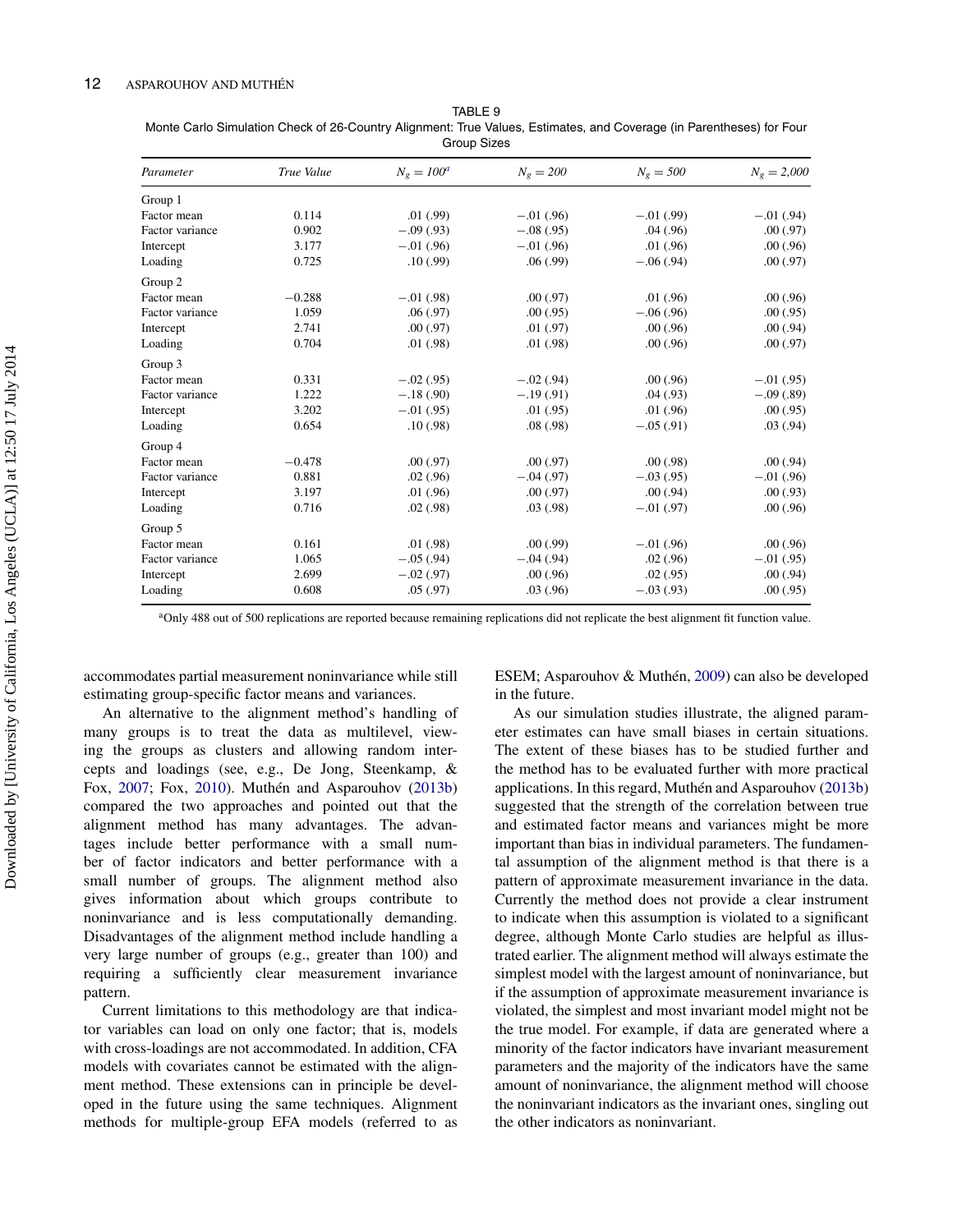The alignment method is unique in that there is no simple alternative for estimating factor means and variances in the context of measurement noninvariance given that these parameters are deemed unidentified by traditional methods accommodating measurement noninvariance. The alignment method formalizes the analyst's assumption and belief that the measurement instrument should be similar across the groups while the actual factor distribution can vary across the groups. No other method automatically accommodates this intangible information within its estimation procedure. The alignment method is implemented in M*plus* Version 7.11 and scripts for all of the preceding analyses are available at www. statmodel.com

#### ACKNOWLEDGMENTS

We thank Robert Jennrich for suggesting the CLF methodology for the alignment problem and Peter Schmidt for providing the 26-country data.

#### **REFERENCES**

- <span id="page-13-9"></span>Asparouhov, T., & Muthén, B. (2009). Exploratory structural equation modeling. *Structural Equation Modeling*, *16*, 397–438.
- <span id="page-13-4"></span>Asparouhov, T., & Muthén, B. (2010). *Bayesian analysis using M*plus: *Technical implementation* (Mplus Technical Report). http://statmodel. com/download/Bayes3.pdf
- <span id="page-13-2"></span>Beierlein, C., Davidov, E., Schmidt, P., & Schwartz, S. H. (2012). Testing the discriminant validity of Schwartz' portrait value questionnaire items: A replication and extension of Knoppen and Saris (2009). *Survey Research Methods*, *6*, 25–36.
- <span id="page-13-7"></span>De Jong, M. G., Steenkamp, J.-B. E. M., & Fox, J.-P. (2007). Relaxing measurement invariance in cross-national consumer research using a hierarchical IRT model. *Journal of Consumer Research*, *34*, 260–278.
- <span id="page-13-8"></span>Fox, J. P. (2010). *Bayesian item response theory*. New York, NY: Springer.
- <span id="page-13-3"></span>Jennrich, R. I. (2006). Rotation to simple loadings using component loss functions: The oblique case. *Psychometrika*, *71*, 173–191.
- <span id="page-13-0"></span>Millsap, R. E. (2011). *Statistical approaches to measurement invariance*. New York, NY: Taylor & Francis Group.
- Muthén, B., & Asparouhov, T. (2012). Bayesian SEM: A more flexible representation of substantive theory. *Psychological Methods*, *17*, 313–335.
- <span id="page-13-5"></span>Muthén, B., & Asparouhov, T. (2013a). *BSEM measurement invariance analysis: M*plus *Web Note 17*. http://www.statmodel.com/examples/ webnotes/webnote17.pdf
- <span id="page-13-6"></span>Muthén, B., & Asparouhov, T. (2013b) . *New methods for the study of measurement invariance with many groups* (Mplus Technical Report). http:// www.statmodel.com
- <span id="page-13-1"></span>Sörbom, D. (1989). Model modification. *Psychometrika*, *54*, 371–384.

#### APPENDIX

In this section we provide some details on the alignment estimation and the estimation of the standard errors for the aligned parameters. Denote by  $v_g$ 

$$
v_g = \frac{1}{\sqrt{\psi_g}}.
$$

Then

$$
\lambda_{pg,1} = v_g \lambda_{pg,0} \tag{A.1}
$$

$$
v_{pg,1} = v_{pg,0} - v_g \alpha_g \lambda_{pg,0}.\tag{A.2}
$$

The simplicity function can be expressed in terms of  $v_g$  and  $\alpha_g$  as

$$
F(v_g, \alpha_g) = \sum_{p} \sum_{g_1 < g_2} w_{g_1, g_2} f(v_{g_1} \lambda_{pg_1, 0} - v_{g_2} \lambda_{pg_2, 0})
$$
\n
$$
+ \sum_{p} \sum_{g_1 < g_2} w_{g_1, g_2} f(v_{pg_1, 0} - v_{g_1} \alpha_{g_1} \lambda_{pg_1, 0} - v_{pg_2, 0} + v_{g_2} \alpha_{g_2} \lambda_{pg_2, 0})
$$

To minimize the simplicity function with respect to all  $v_g$  and  $\alpha_g$  we can use a standard minimization algorithm based on the first derivative of *F* with respect to  $v_g$  and  $\alpha_g$ .

As a first step we compute the derivative of *F* assuming that all  $v_g$ parameters are free and unconstrained. After that we accommodate the constraint  $v_1 = (v_2v_3 \dots v_G)^{-1}$  as well as the constraint  $\alpha_1 = 0$ , which applies only for the FIXED alignment method. We denote the function  $F_0$  to be the function  $F$  without the preceding constraints. Thus the function  $F_0$  has as arguments

$$
F_0(v_1, v_2, \ldots, v_G, \alpha_1, \alpha_2, \ldots, \alpha_G) = F
$$

Now *F* can be expressed as

$$
F(v2,\ldots,v_G,\alpha_1,\ldots,\alpha_G)=F_0((v_2v_3\ldots v_G)^{-1},v2,\ldots,v_G,\alpha_1,\ldots,\alpha_G)
$$

To get the derivatives of *F* we use

$$
\frac{\partial F}{\partial v_g} = \frac{\partial F_0}{\partial v_g} - \frac{\partial F_0}{\partial v_1} \frac{v_1}{v_g}
$$

$$
\frac{\partial F}{\partial \alpha_g} = \frac{\partial F_0}{\partial \alpha_g}.
$$

Next we focus on the computation of the standard errors of the aligned parameters. An outline of this computation is as follows. Let us denote by  $m_1$  all the parameters of the configural model:  $v_{pg,0}$ ,  $\lambda_{pg,0}$ , and the residual variances  $\theta_{pg,0}$ . Let us denote by  $m_2$  the aligned parameters  $\alpha_g$  and  $v_g$ . The simplicity function *F* can be expressed as a function of both  $m_1$  and  $m_2$ parameters and the aligned parameters minimize the simplicity function

$$
F=F(m_1,m_2).
$$

Because  $F$  is optimized with respect to the  $m_2$  parameters, the corresponding derivatives are all 0 and can be used as a set of equations that can be solved for  $m_2$  with respect to  $m_1$ . Thus we have the equation

$$
\frac{\partial F(m_1, m_2)}{\partial m_2} = 0,
$$

which we use to solve implicitly for  $m_2$  as a function of  $m_1$ ,  $m_2 = m_2(m_1)$ . Thus

$$
\frac{\partial F(m_1, m_2(m1))}{\partial m_2} = 0.
$$

If we differentiate the preceding equation with respect to  $m_1$  we get

$$
\frac{\partial^2 F(m_1, m_2)}{(\partial m_2)^2} \frac{\partial m_2}{\partial m_1} + \frac{\partial^2 F(m_1, m_2)}{(\partial m_2) (\partial m_1)} = 0.
$$